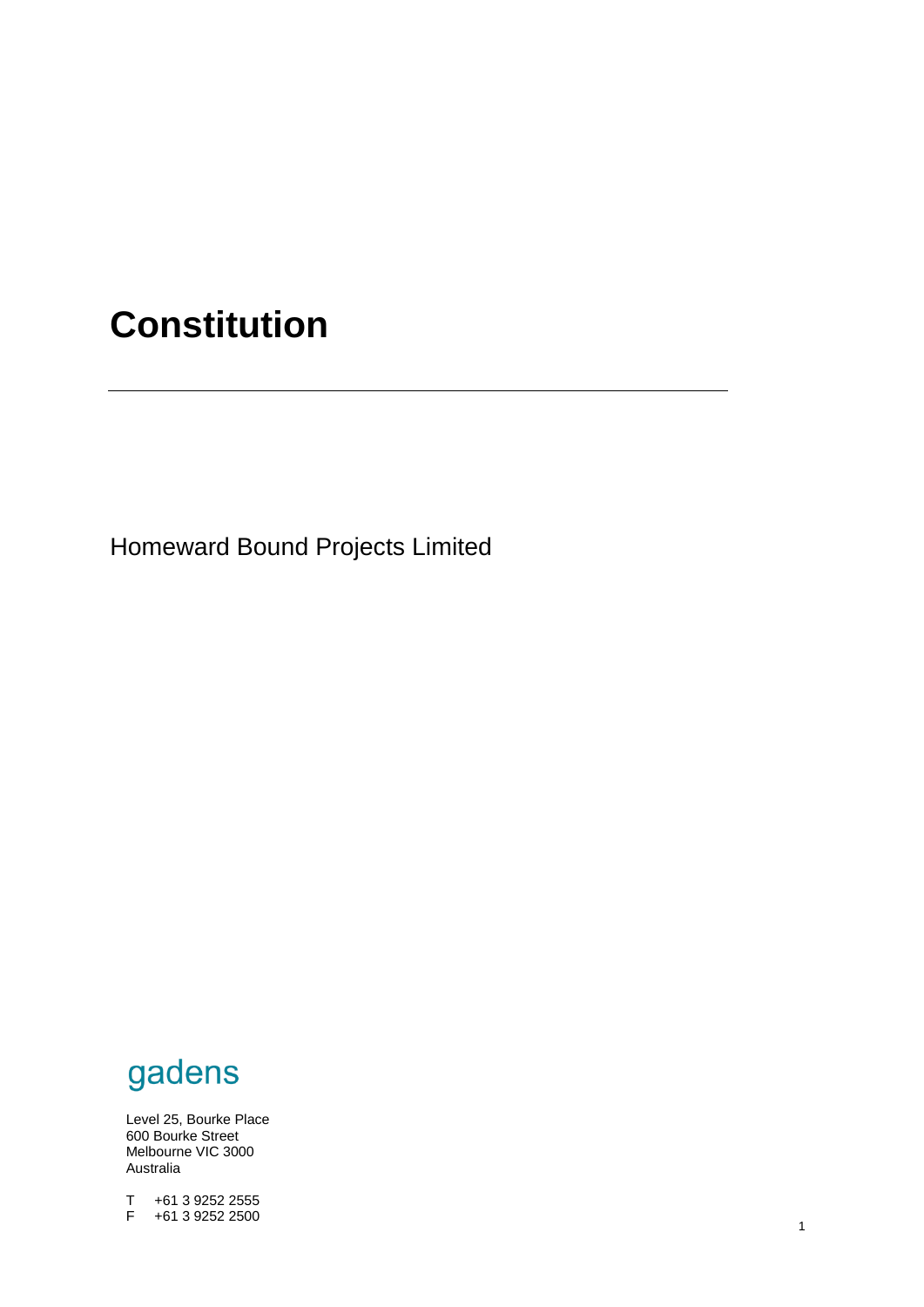# **Certificate of Registration of a Company**

This is to certify that

# **HOMEWARD BOUND PROJECTS LIMITED**

# **Australian Company Number 629 076 973**

is a registered company under the Corporations Act 2001 and is taken to be registered in Victoria.

The company **is limited by guarantee.**

The company is a **public** company.

The day of commencement of registration is **the twenty-seventh day of September 2018.**



**CERTIFICATE THOIRICA** 

Issued by the Australian Securities and Investments Commission on this twenty-seventh day of September, 2018.



James Shipton Chair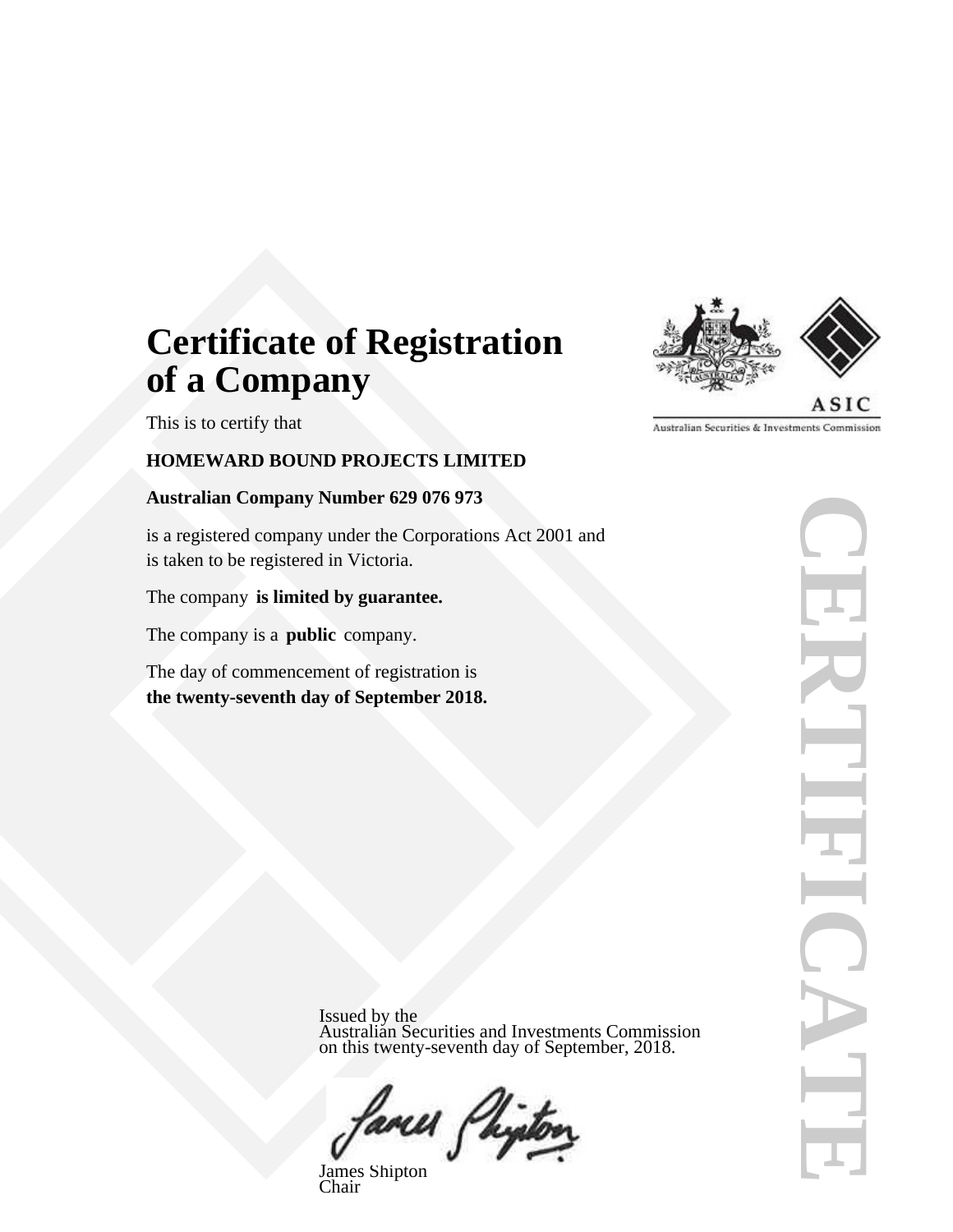# **Table of Contents**

| 1. | Defined meanings                                               | 1  |
|----|----------------------------------------------------------------|----|
| 2. | Objects                                                        | 1  |
| 3. | Limited liability                                              | 2  |
| 4. | Use of the property by the Company                             | 2  |
| 5. | Use of property on winding up and on revocation of endorsement | 4  |
| 6. | Fundraising authority                                          | 4  |
| 7. | Members                                                        | 4  |
| 8. | Fees to be paid by members                                     | 5  |
| 9. | Rights of members                                              | 6  |
|    | 10. Cessation of membership                                    | 6  |
|    | 11. Discipline of members                                      | 7  |
|    | 12. Register of members                                        | 8  |
|    | 13. Meetings of members                                        | 8  |
|    | 14. Representation at meetings                                 | 10 |
|    | 15. Proceedings at meetings of members                         | 10 |
|    | 16. Voting at meetings of members                              | 13 |
|    | 17. Appointment and removal of board of directors              | 14 |
|    | 18. Appointment and removal of office bearers                  | 17 |
|    | 19. Managing director                                          | 17 |
|    | 20. Proceedings of directors                                   | 17 |
|    | 21. Director's contracts with company                          | 20 |
|    | 22. Powers and duties of directors                             | 21 |
|    | 23. Patron                                                     | 23 |
|    | 24. Committees                                                 | 23 |
|    | 25. Minutes                                                    | 23 |
|    | 26. Seal                                                       | 23 |
|    | 27. Accounts                                                   | 24 |
|    | 28. Notices                                                    | 24 |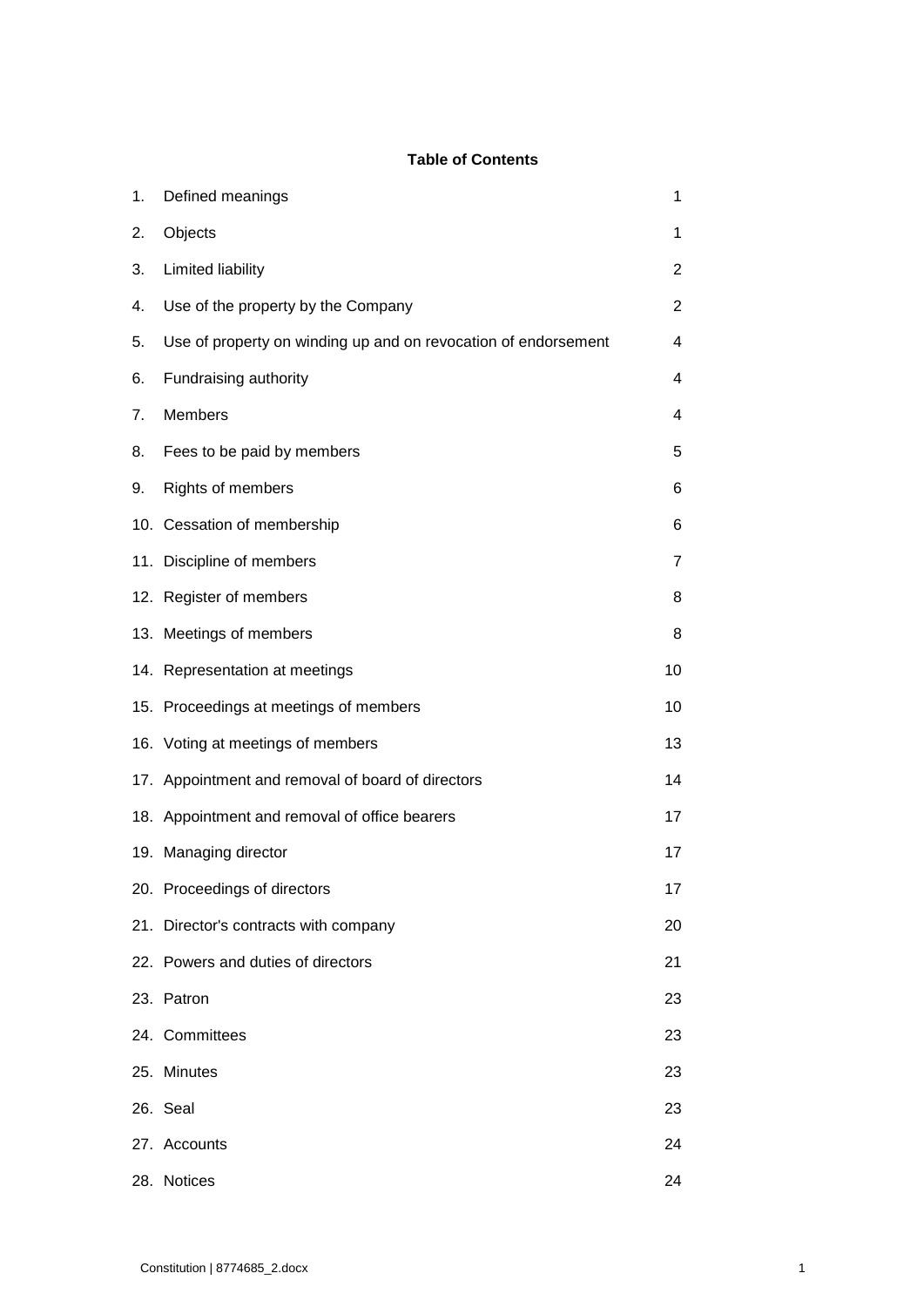| 29. Indemnity                      | -25 |
|------------------------------------|-----|
| 30. Definitions and interpretation | -25 |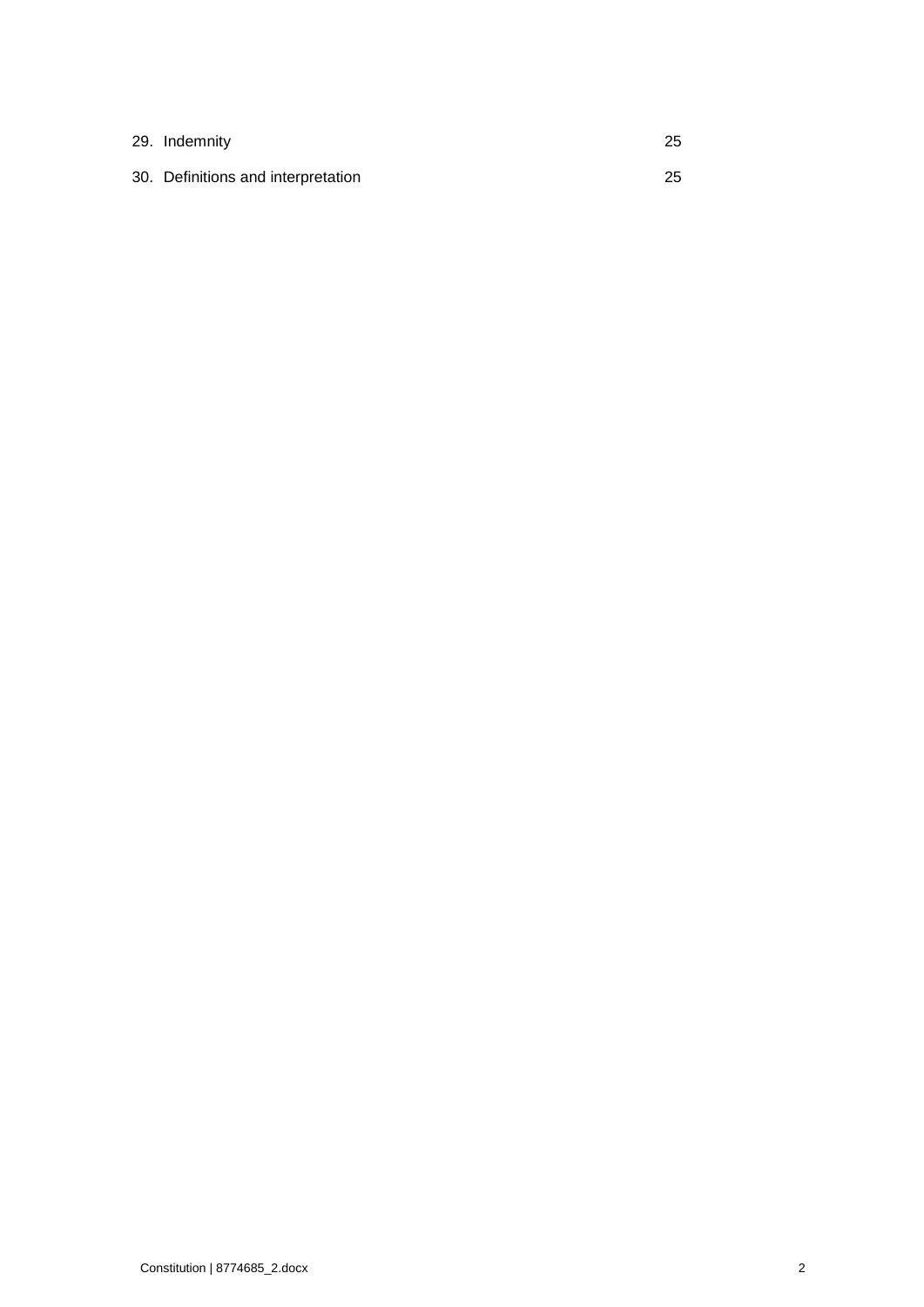*Corporations Act 2001 Public Company Limited by Guarantee*

# **Homeward Bound Projects Limited**

# **Constitution**

# <span id="page-4-0"></span>**1. Defined meanings**

Words used in this document and the rules of interpretation that apply are set out and explained in the definitions and interpretation clause at the back of this document.

### <span id="page-4-1"></span>**2. Objects**

The objects and purpose for which the Company is established are the advancement of education, environment and culture by:

- (a) providing education for women, specifically leaders or aspiring leaders with a background in science, technology, engineering, medicine and mathematics;
- (b) the facilitation of increasing visibility of women in global science leadership roles to proactively contribute to the sustainability of the planet;
- (c) to develop and promote the dissemination of research findings in the field of science and the positive impact it can have in respect to the care of the planet;
- (d) bridging the gap between women so that they may individually and collectively influence policy and decision making in respect to creating a sustainable future;
- (e) encouraging collaboration towards mitigating the harmful influence of human activity on the environment and provide insights into the global-scale action and change that is required;
- (f) to shift leadership culture in science, technology, engineering, medicine and mathematics to be more inclusive of women;
- (g) to advance the role of women in leadership positions in science, technology, engineering, medicine and mathematics and to strengthen and utilise the unique leadership capabilities and contributions of women who can affect change for the future of our planet;
- (h) nurturing the leadership skills, knowledge base and strategic capabilities of women, of all ages, who can lead, create, innovate and make a difference;
- (i) to promote the importance of science, technology, engineering, medicine and mathematics and the evident impact science has for the future of our planet;
- (j) the encouragement and facilitation of collaboration amongst leaders and aspiring leaders with a background in science, technology, engineering, medicine and mathematics to provide solutions to change and improve the planet;

and within the above objects: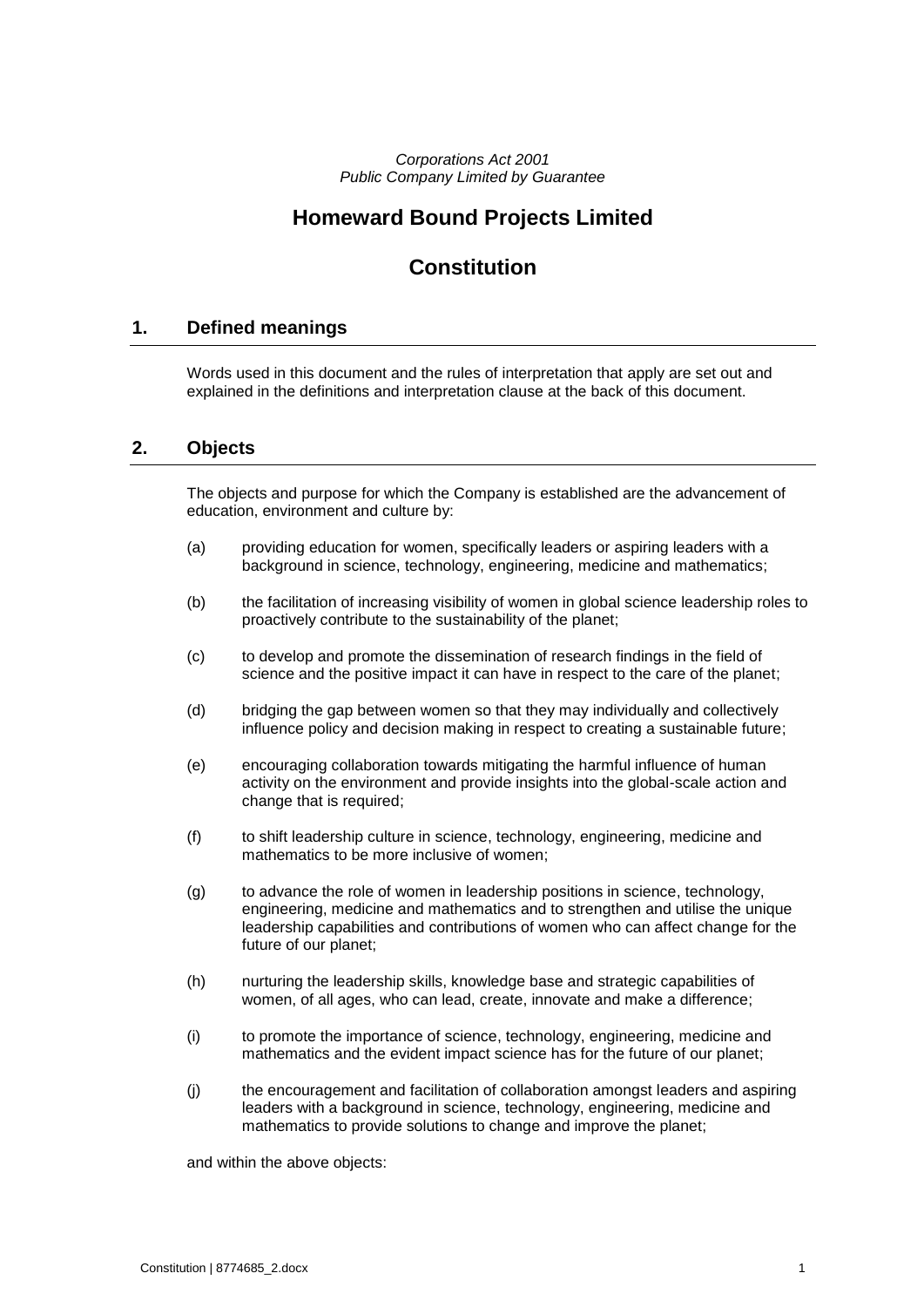- (k) providing monetary assistance in the form of scholarships, sponsorships or grants, to support women who lack financial resources, who are from regions currently affected by rapid climate change and who are leaders or aspiring leaders in science, technology, engineering, medicine and mathematics who can encourage, promote and work collaboratively with others to effect positive change to our planet; and
- (l) for the purposes of the above, the Company will establish and maintain a public fund. The Company must ensure that the Donation Gift Account complies with the requirements of Division 30 of the ITAA and solely for the above purposes, to do anything allowed by the operation of section 124 of the Act.

# <span id="page-5-0"></span>**3. Limited liability**

#### **3.1 Members' Liability**

The liability of the Members is limited.

#### <span id="page-5-2"></span>**3.2 Members' Contributions**

Every Member of the Company undertakes to contribute to the assets of the Company if it is wound up while the Member is a Member, or within one year after the Member ceases to be a Member, for:

- (a) the payment of the debts and liabilities of the Company, contracted before the Member ceased to be a Member;
- (b) the expenses of winding up the Company; and
- (c) the adjustment of the rights of the contributories among themselves.

#### **3.3 Amount of Members' Contributions**

The amount of the contribution under clause [3.2](#page-5-2) must not exceed \$100.00 per member in any circumstances.

# <span id="page-5-1"></span>**4. Use of the property by the Company**

#### **4.1 Conduit Policy**

Any allocation of funds or property to other institutions, bodies, entities, organisations, government departments or persons must be made in accordance with the established objectives of the Company and not be influenced by the expressed preference or interest of a particular donor to the Company.

#### <span id="page-5-3"></span>**4.2 Application of Company Property**

All income and property of the Company must be applied for the Objects of the Company. No portion of the income or property may be paid or transferred directly or indirectly by way of dividend, bonus or otherwise by way of profit or return of capital to any Member.

#### **4.3 Payments of Company Expenses**

Nothing in clause [4.2](#page-5-3) prevents the payment in good faith of reasonable and proper: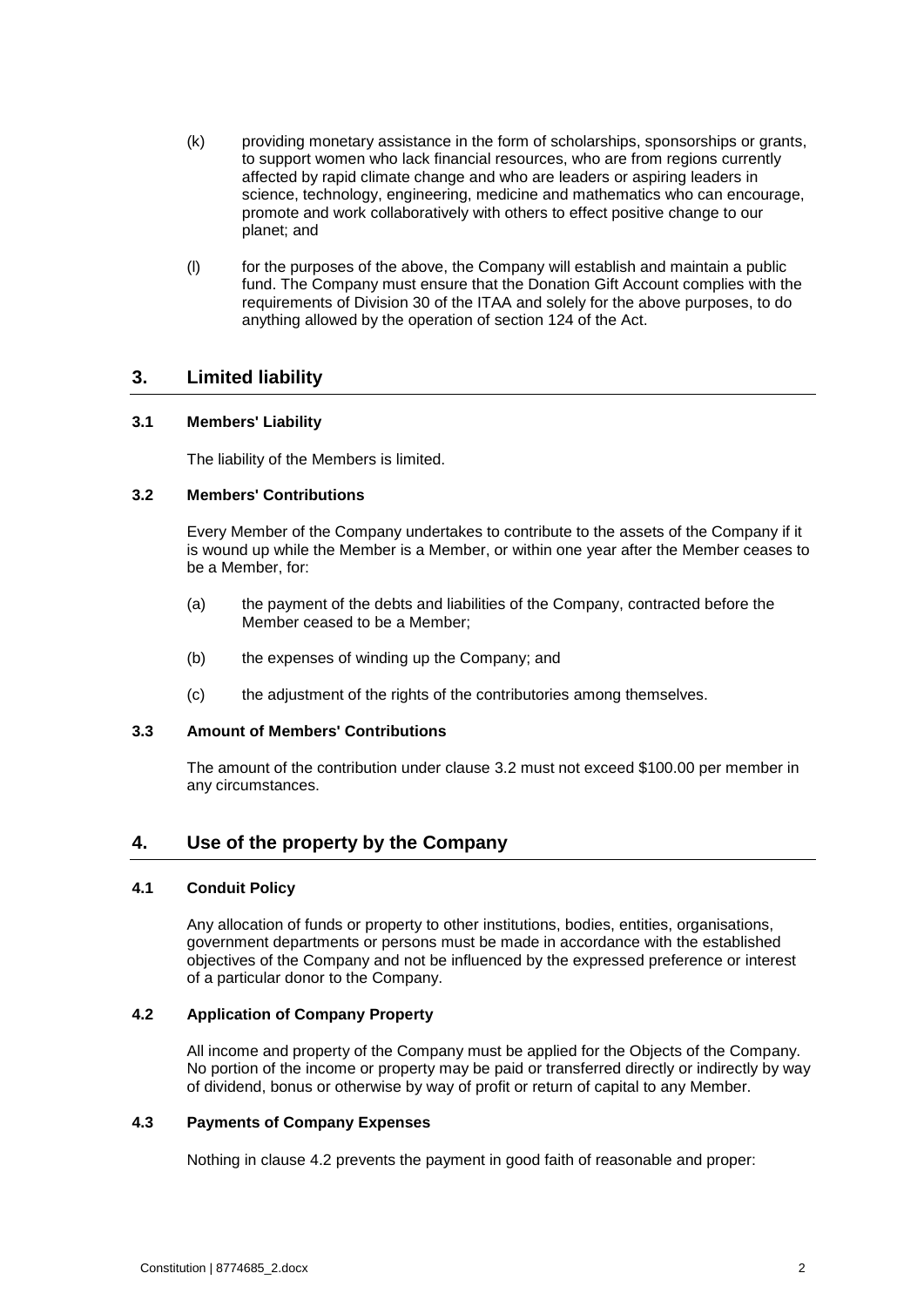- (a) remuneration to any of the officers or servants of the Company or to any Member in return for any services actually rendered by them to the Company;
- (b) interest on money borrowed from any Member for any of the purposes of the Company (provided the interest rate does not exceed the rate charged by the Company's bank on similar borrowings);
- (c) rent for premises let by any Member to the Company; or
- (d) payment for any goods supplied to the Company by any Member.

#### <span id="page-6-0"></span>**4.4 Remuneration Payments**

No remuneration or other benefit may be paid or given by the Company to any Director except:

- (a) for the reimbursement of out-of-pocket expenses incurred on reasonable commercial terms in carrying out the duties of a Director where the amount does not exceed an amount previously approved by a resolution of the Directors;
- (b) for any service rendered to the Company in a professional or technical capacity, where the terms of service are on reasonable commercial terms and have been previously approved by a resolution of the Directors; or
- (c) as an employee of the Company, where the terms of employment are on reasonable commercial terms and have been previously approved by a resolution of the Directors.

#### **4.5 Conflict of Interest Resolution**

At any meeting of the Directors at which a resolution is put for approval of a payment to be made pursuant to clause [4.4](#page-6-0) (conflict of interest resolution) or at any general meeting considering a conflict of interest resolution, the Director who is the object of the conflict of interest resolution and any other Director or Member who is related to that Director is not entitled to:

- (a) be heard in discussion on the conflict of interest resolution;
- (b) propose or second the conflict of interest resolution;
- (c) vote on the conflict of interest resolution;
- (d) be present at the meeting when the conflict of interest resolution is put to the vote.

### **4.6 Local or affiliated branch**

Where any local or affiliated branch or section of the Company is unable to make any lawful appeal for support for that local or affiliated branch or section or for its objects, as distinct from an appeal for support for the central body or the objects of the central body, no money or property of any kind may be paid or transferred to the local or affiliated branch or section by the Company or by any other local or affiliated branch or section of the Company, as the case may be, or be used for the purposes of the local or affiliated branch or section first mentioned.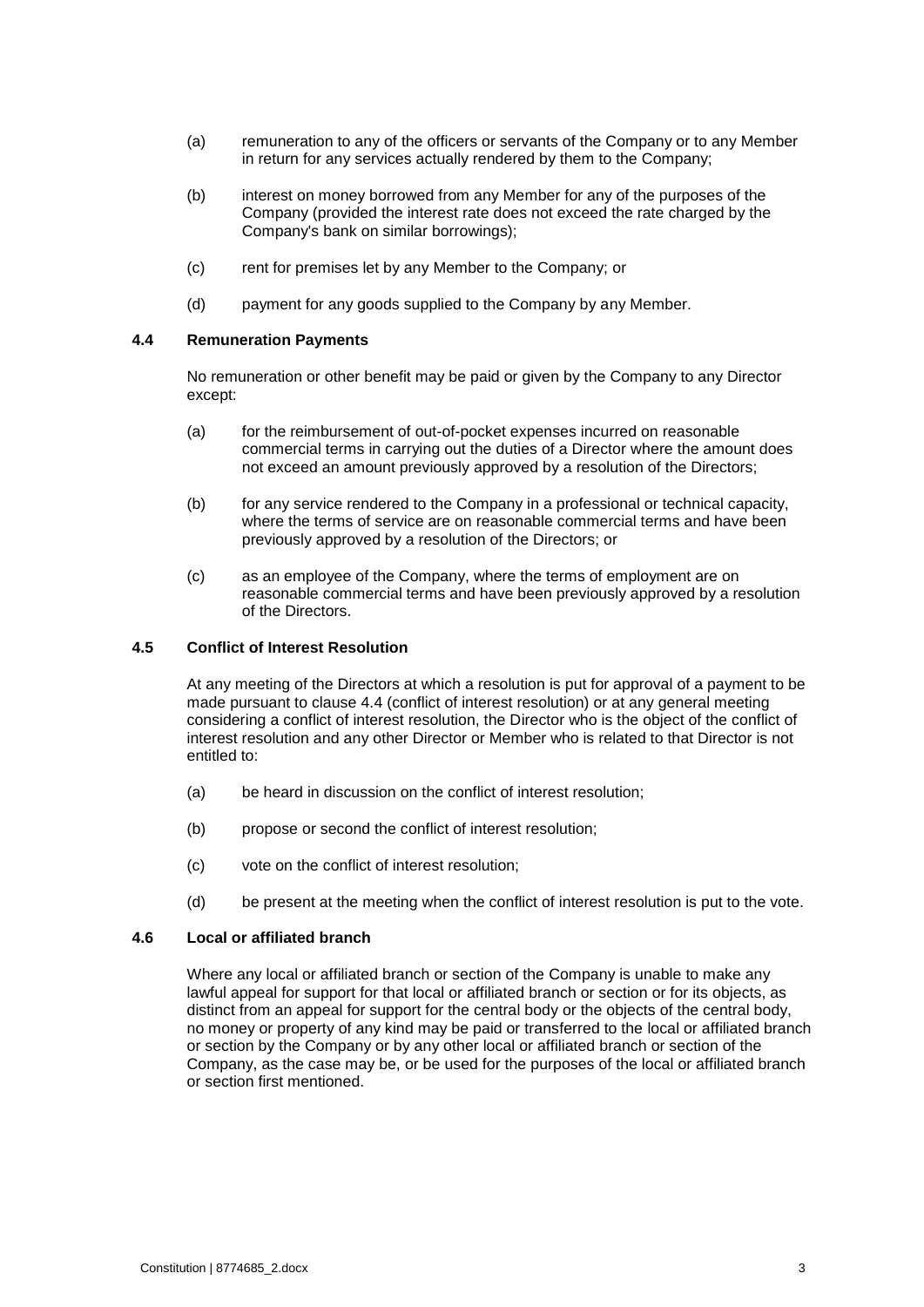# <span id="page-7-0"></span>**5. Use of property on winding up and on revocation of endorsement**

#### **5.1 Surplus**

If on the:

- (a) winding up or dissolution of the Company; or
- (b) the revocation of the Company's endorsement under Subdivision 30-BA and Subdivision 50-B of the ITAA;

after the satisfaction of all its debts and liabilities, any property remains (surplus), the surplus must not be paid or distributed among the Members.

#### **5.2 Transfer of Surplus**

The surplus must be given or transferred to an institution, body, entity, or organisation (**Transferee Entity**):

- (a) having objects similar to the Objects of the Company and which is endorsed as a deductible gift recipient under Subdivision 30-BA and income tax exempt under Subdivision 50-B of the ITAA; and
- (b) whose constitution prohibits the distribution of its income and property among its members to an extent at least as great as is imposed on the Company under clauses [4](#page-5-1) and [5.](#page-7-0)

#### **5.3 Choice of Transferee**

The Transferee Entity must be chosen by the Directors (as the Directors were constituted at the commencement of the winding up). If the Directors do not choose a Transferee Entity within a reasonable time, any Member at the commencement of the winding up or the liquidator may apply to the Supreme Court of Victoria to choose the Transferee Entity.

# <span id="page-7-1"></span>**6. Fundraising authority**

If the Company holds an authority to fundraise under any relevant legislation in the jurisdiction in which the Company was formed, no addition, alteration or amendment may be made to clauses [4](#page-5-1) or [5](#page-7-0) without the prior written approval of the person responsible for the administration of that relevant legislation in that jurisdiction.

## <span id="page-7-2"></span>**7. Members**

#### **7.1 General**

The Members consist of:

- (a) members of the Company as at the date this Constitution is adopted as the Constitution of the Company; and
- (b) all other persons admitted to membership in accordance with this Constitution.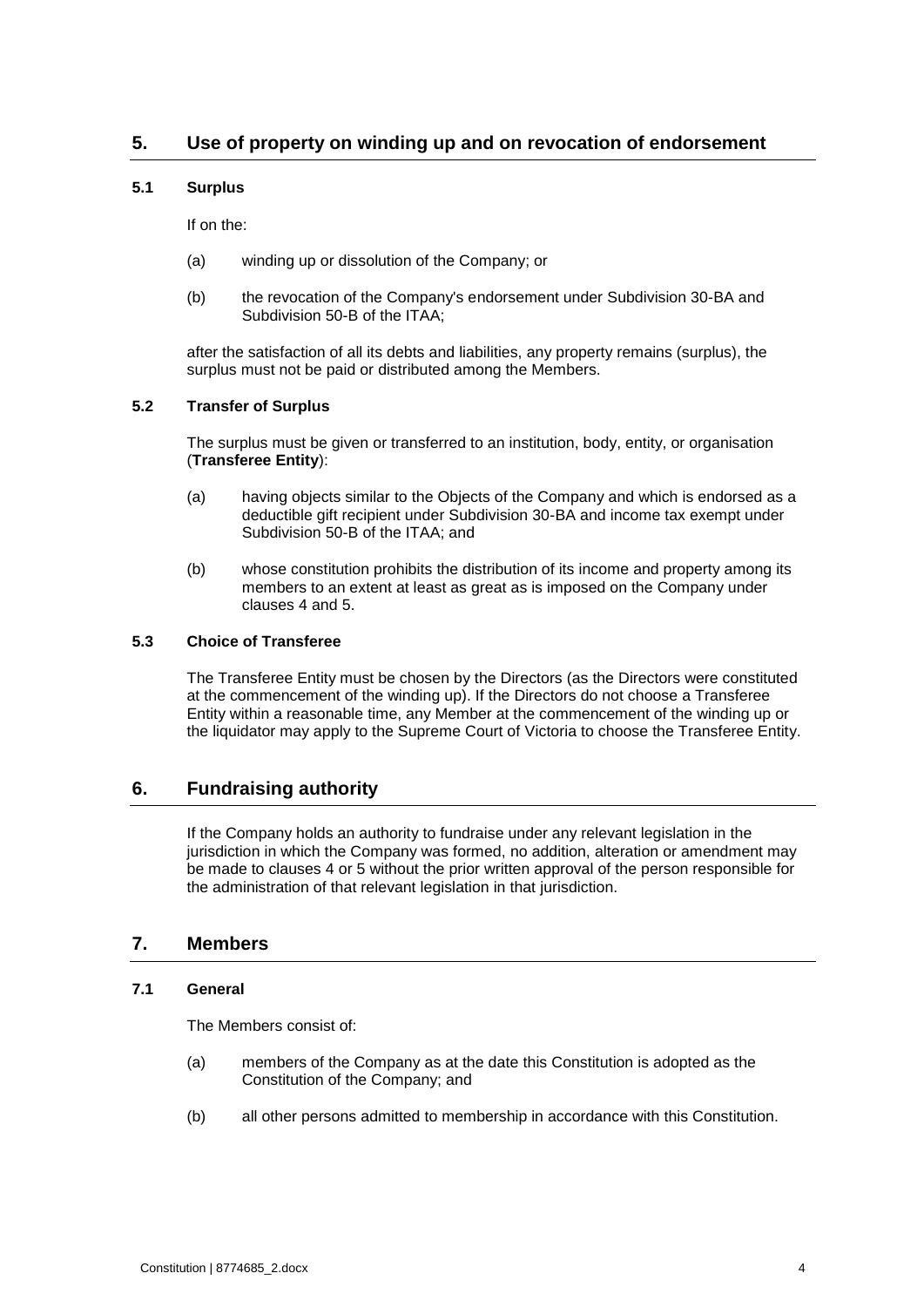#### **7.2 Classes of Members**

The Board may from time to time establish such categories of membership and may make appropriate provisions for the granting of such membership and the conditions of such membership.

#### **7.3 Membership qualifications**

A person cannot become a Member of the Company unless the person:

- (a) applies to become a Member in the form and manner prescribed by the Board from time to time;
- (b) is proposed for Membership by an existing Member and such proposal is seconded by a second existing Member. The person applying to become a member must be personally known to both the proposing Members; and
- (c) is over 18 years of age.

#### **7.4 Admitting Members**

No applicant may be admitted to Membership and have their name entered in the Register unless the applicant agrees in writing to be bound by this Constitution and has paid the Entrance Fee. No Entrance Fee is payable by the Members that are members of the Company as at the date this Constitution is adopted as the Constitution of the Company.

#### **7.5 Discretion to admit**

- (a) The Board must consider the application for membership at the next meeting of the Board after the receipt of the application for membership.
- (b) The Board may refuse to admit any person as a Member. If the Board refuses to admit a person as a Member, the Board is not obliged to give reasons for so refusing.
- (c) Any person who is refused membership of the Company may appeal to a general meeting of the members of the Company concerned for the purpose of determining that appeal at the next general meeting of the Company held in accordance with the Constitution.

#### **7.6 Delegation**

The Directors may at any time delegate, on such terms as they think fit, to such persons as they may determine, the power to:

- (a) admit persons as Members;
- (b) re-admit such persons;
- (c) refuse applications for Membership.

### <span id="page-8-0"></span>**8. Fees to be paid by members**

#### **8.1 Entrance Fee**

The Entrance Fee payable by Members is such amount as determined by the Company in general meeting from time to time.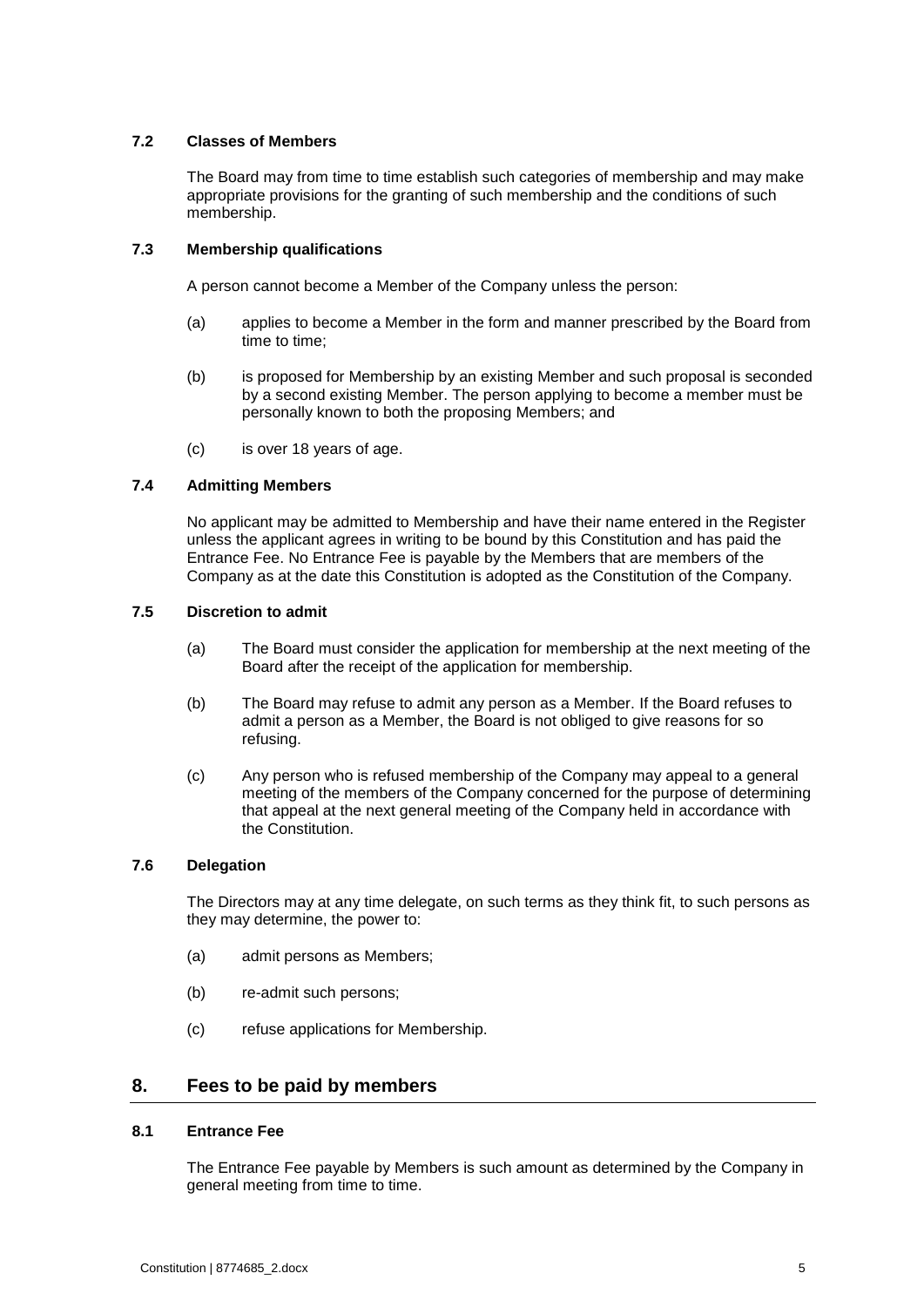#### **8.2 Annual Subscription**

- (a) The Annual Subscription payable by Members is such amount as determined by the Company in general meeting from time to time.
- (b) All Annual Subscriptions must be paid in advance for the period beginning on 1 July in every year.

#### **8.3 Waiver**

The Board may at any time fix at different rates, suspend or waive payment of the Entrance Fee or Annual Subscription in favour of any Member.

#### <span id="page-9-2"></span>**8.4 Annual Subscription in arrears**

If any Member fails to pay his or her Annual Subscription within 1 month of the date determined by the Directors, that Member is not entitled, while the subscription remains due and unpaid, to:

- (a) nominate a Member as a candidate for election to the office of Director;
- (b) vote in any ballot;
- (c) receive notices of meetings of Members; or
- (d) attend, be counted in forming a quorum for, exercise any vote at, or be a proxy or Corporate Representative for any Member for, any general meeting.

# <span id="page-9-0"></span>**9. Rights of members**

#### **9.1 Members**

Members are entitled to all the rights of Members under this Constitution.

#### **9.2 No joint Members**

Joint Memberships of the Company are not permitted.

# <span id="page-9-1"></span>**10. Cessation of membership**

#### **10.1 Cessation**

A person ceases to be a Member of the Company if the person:

- (a) dies;
- (b) resigns that Membership;
- (c) fails to pay that person's Annual Subscription within six months from the date determined by the Directors pursuant to clause [8.4;](#page-9-2)
- (d) is expelled from the Company under this Constitution; or
- (e) is a person whose actions in the opinion of the Directors brings the Company into serious disrepute.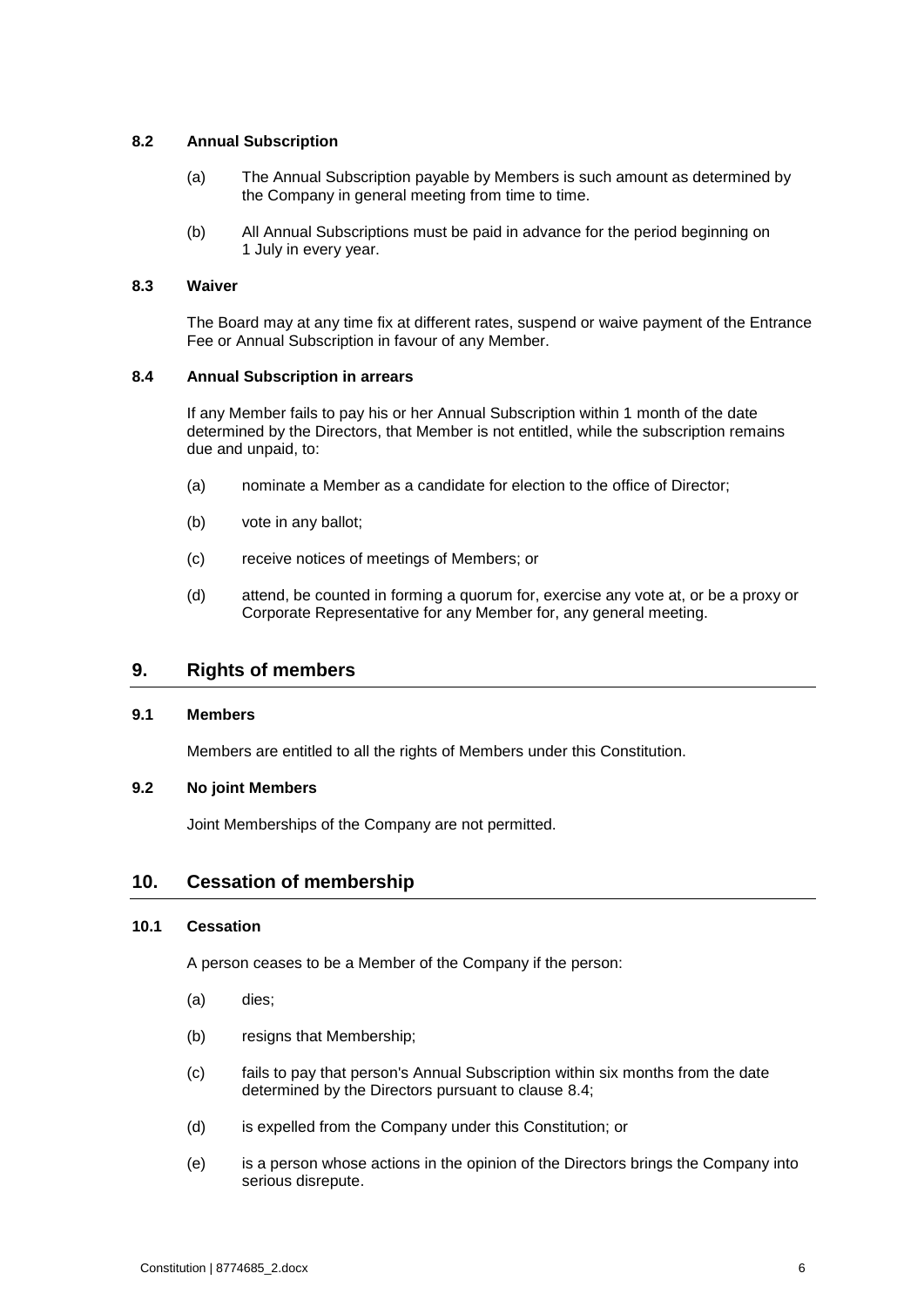#### **10.2 Appointment as Member not transferable**

A right, privilege or obligation which a person has by reason of being a Member of the Company:

- (a) is not capable of being transferred or transmitted to another person; and
- (b) terminates upon cessation of the person's Membership.

#### **10.3 Resignation**

A Member of the Company may not resign that Membership except in accordance with this clause. A Member of the Company who has paid all amounts payable by the Member to the Company in respect of the Member's Membership may resign that Membership by first giving notice in writing of such resignation.

# <span id="page-10-0"></span>**11. Discipline of members**

#### **11.1 Initial resolution of Directors**

Where the Directors are of the opinion that a Member of the Company:

- (a) has refused or neglected to comply with a provision of the Constitution; or
- (b) has acted in a manner prejudicial to the reputation or interests of the Company, the Directors may, by Ordinary Resolution (**Initial Resolution**):
	- (i) reprimand the Member;
	- (ii) suspend the Member from Membership of the Company for a specified period; or
	- (iii) expel the Member from the Company.

#### **11.2 Suspended operation**

An Initial Resolution is of no effect unless it is confirmed at a meeting of the Directors in accordance with the following clauses. For that purpose, the meeting of Directors must be held not earlier than 7 days and not later than 21 days after service on the Member of a notice under the clause [11.3.](#page-10-1)

### <span id="page-10-1"></span>**11.3 Notice to Member**

The Secretary must, as soon as practicable following the passing of the Initial Resolution, cause a notice in writing to be served on the Member. The notice must:

- (a) set out the Initial Resolution and the grounds on which it is based;
- (b) state that the Member may personally address the Directors in relation to the Initial Resolution at a meeting of the Directors to be held not earlier than 7 days and not later than 21 days after service of the notice;
- (c) state the date, place and time of that meeting of the Directors; and
- (d) inform the Member that the Member may submit to the Directors at or prior to the date of that meeting a written representation relating to that resolution and speak to the representation.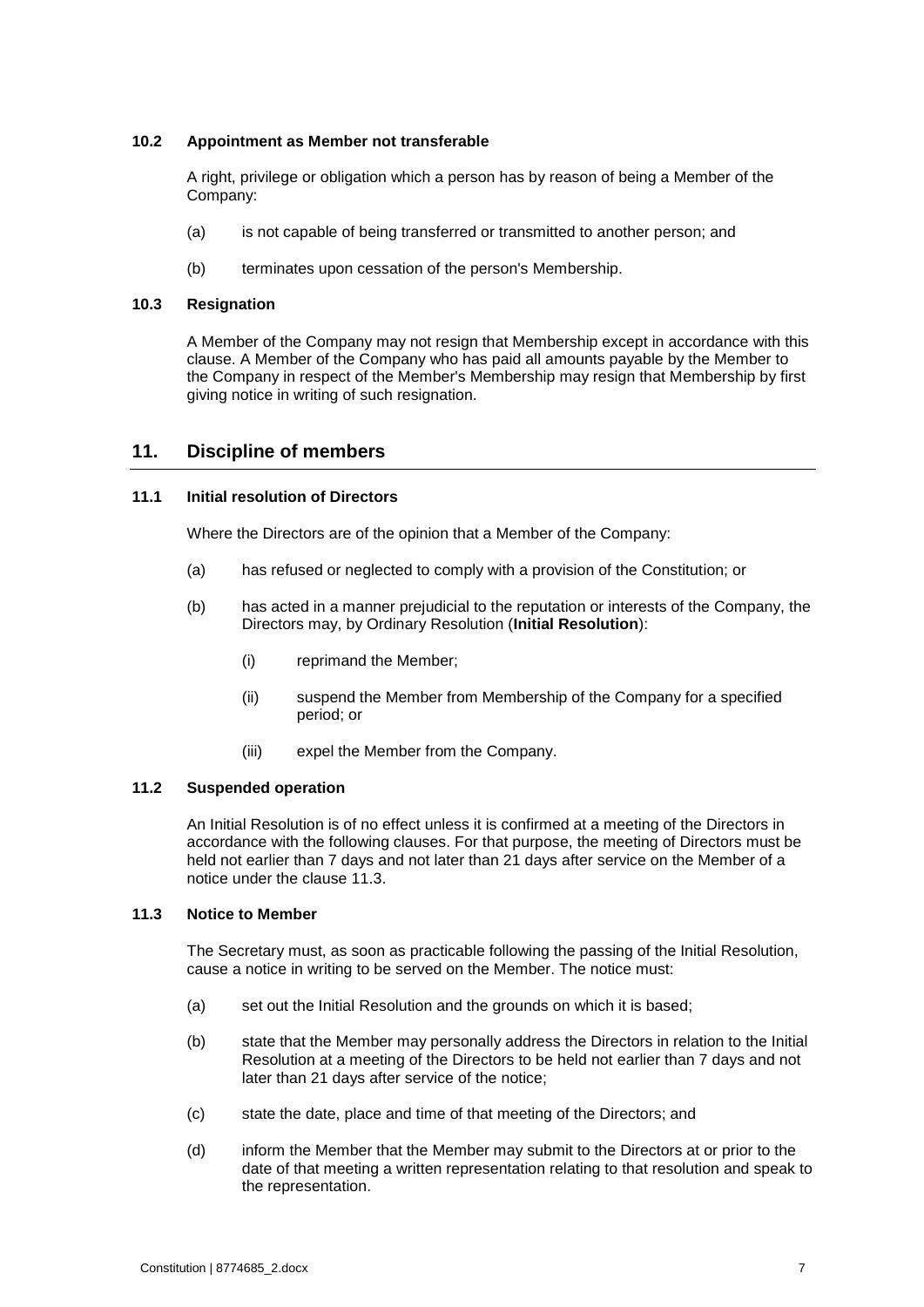#### **11.4 Confirming resolution of Directors**

At a meeting of the Directors held as referred to in the preceding clause, the Directors must:

- (a) give to the Member an opportunity to speak to the written representation;
- (b) give due consideration to any written representation submitted to the Directors by the Member at or prior to the meeting; and
- (c) by Ordinary Resolution (**Confirming Resolution**) confirm, vary or revoke the Initial Resolution.

#### **11.5 Immediate or suspended effect**

The Confirming Resolution may take effect immediately, after any period of time or only on conditions specified in the Confirming Resolution.

#### **11.6 Right of appeal**

There is no right of appeal against the Confirming Resolution of the Directors.

#### **11.7 Notice to a Member**

The Secretary must, within 7 days of the passing of the Confirming Resolution, by notice in writing, inform the Member of the fact and that there is no right of appeal under the Constitution.

# <span id="page-11-0"></span>**12. Register of members**

The Secretary must maintain at the Company's offices a Register of Members containing the following details of each Member:

- (a) full name;
- (b) occupation;
- (c) residential and business address;
- (d) Annual Subscription (if any); and
- (e) date on which the entry of the Member's name in the Register is made.

### <span id="page-11-1"></span>**13. Meetings of members**

#### **13.1 Calling of meetings**

The Directors may call a general meeting.

#### **13.2 Requisition of meetings**

Except as provided in the Act, no Member may call a general meeting.

#### **13.3 Notice of meeting**

Every notice of a general meeting must: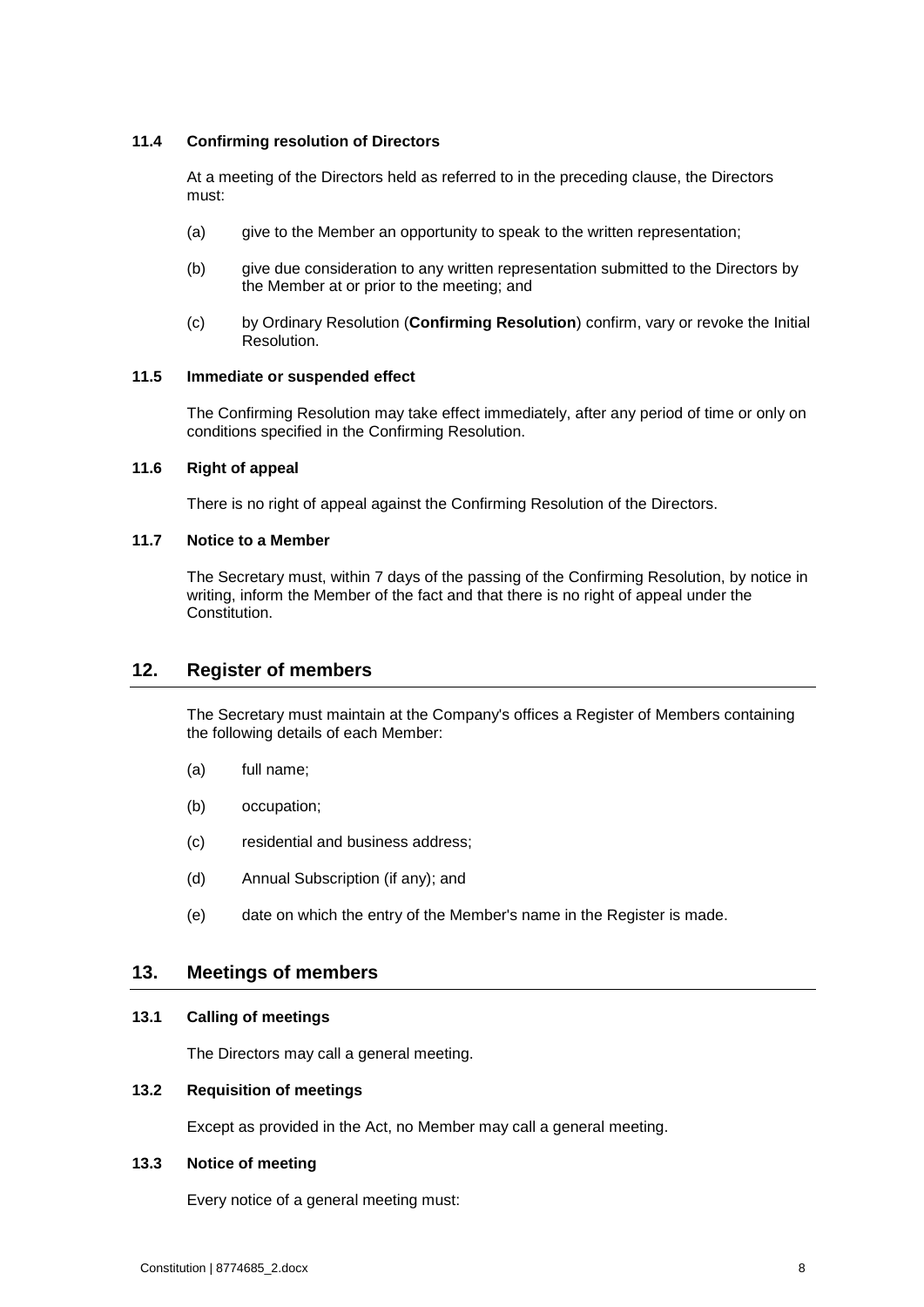- (a) set out the place, date and time of meeting;
- (b) in the case of special business, state the general nature of the business;
- (c) if a Special Resolution is to be proposed, set out an intention to propose the Special Resolution and state the resolution;
- (d) in the case of an election of Directors, give the names of the candidates for election;
- (e) contain a statement setting out the following in relation to proxy voting:
	- (i) that the Member has a right to appoint a proxy; and
	- (ii) that a proxy does not need to be a Member.

#### **13.4 Entitlement to notice**

Notice of a general meeting must be given to:

- (a) each Member, apart from any Member who under this Constitution or by the terms of issue of any Membership is not entitled to the notice;
- (b) the auditor of the Company; and
- (c) each Director.

#### **13.5 Notice period**

Notice of a general meeting must be given in accordance with section 249H of the Act.

#### **13.6 Proxy Voting by Members**

A Member may appoint a proxy to attend and vote at any meeting at which the Member is entitled to attend and vote. To be valid, a proxy appointment must be in writing and delivered to the place nominated by the Directors in the notice of meeting (or, if no place is nominated, the Registered Office) at least 48 hours before the scheduled commencement of the meeting. A proxy appointment may be delivered by facsimile transmission.

#### **13.7 Omission to give notice**

The accidental omission to give notice of a general meeting to, or the non-receipt of any such notice by, a person entitled to receive it, or the accidental omission to advertise (if necessary) such meeting, does not invalidate the proceedings at, or any resolution passed at, any such meeting.

#### **13.8 Consent to short notice**

With the consent in writing of all the Members of the Company for the time being entitled to vote at a general meeting, any general meeting may be called on short notice and in any manner they think fit and all provisions of this Constitution are modified accordingly.

#### **13.9 Cancellation or postponement of meeting**

The Directors may cancel or postpone the holding of any general meeting. If the meeting was called by requisitioning Members or in response to a requisition by Members, the Directors may only cancel or postpone the holding of it with the consent of a majority of the requisitioning Members.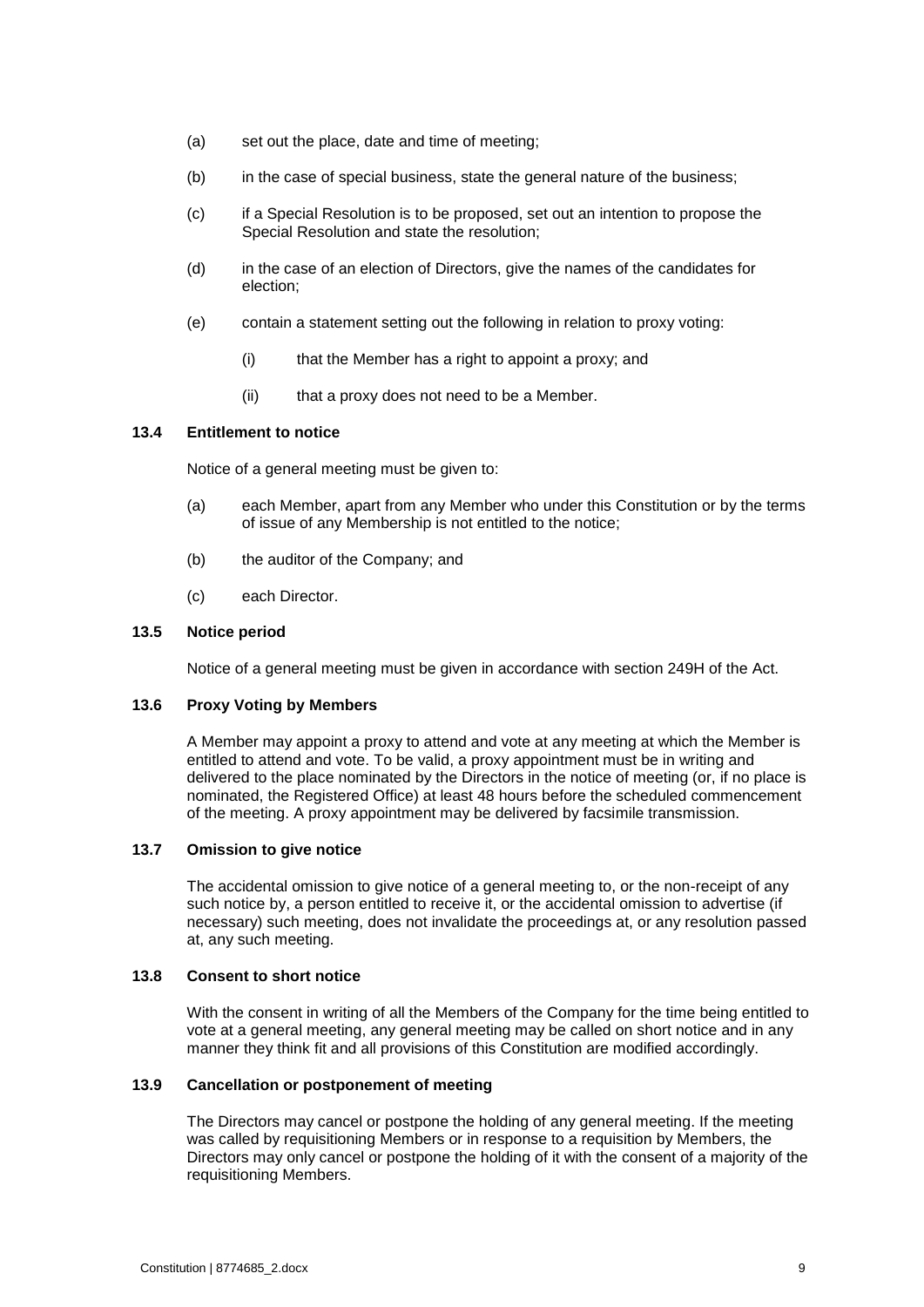#### **13.10 Notice of cancellation or postponement**

The Directors may notify the Members of a cancellation or postponement of a meeting by such means as they see fit. If any meeting is postponed for 28 days or more, then no less than 5 days' notice must be sent to the Members of the postponed meeting. It is not necessary to specify in such notice the nature of the business to be transacted at the postponed meeting.

# **13.11 Venue**

Despite any other rule, the Company may hold a general meeting of Members at two or more venues using technology that gives the Members as a whole a reasonable opportunity to participate in the meeting.

# <span id="page-13-0"></span>**14. Representation at meetings**

#### **14.1 Persons entitled to attend**

The following persons only may attend a general meeting:

- (a) each Member, apart from any Member who under this Constitution or by the terms of issue of any Membership is not entitled to attend;
- (b) each Director, Secretary and auditor of the Company;
- (c) each person, whether a Member or not, who is a proxy, Corporate Representative or attorney of a Member;
- (d) other persons only with leave of the meeting or its chairman and then only while the leave has not been revoked in accordance with the terms of the leave.

#### **14.2 Powers of the chairman**

The right of a person to attend is subject to the powers of the chairman of the meeting, both at Act and under this Constitution.

# <span id="page-13-1"></span>**15. Proceedings at meetings of members**

#### **15.1 Quorum**

No business may be transacted at any general meeting unless a quorum of Members is present at the time when the meeting proceeds to business. Except as provided in clause 15.2, two Members present are a quorum.

#### **15.2 Failure of quorum**

If a quorum is not present within 15 minutes from the time appointed for a general meeting:

- (a) where the meeting was called by, or in response to, the requisition of Members made under the Act, the meeting is dissolved; or
- (b) in any other case the meeting stands adjourned to such day, and at such time and place, as the Directors determine.

If no determination of an adjourned meeting is made by the Directors, the meeting stands adjourned to the same day in the second week following, at the same time and place. If at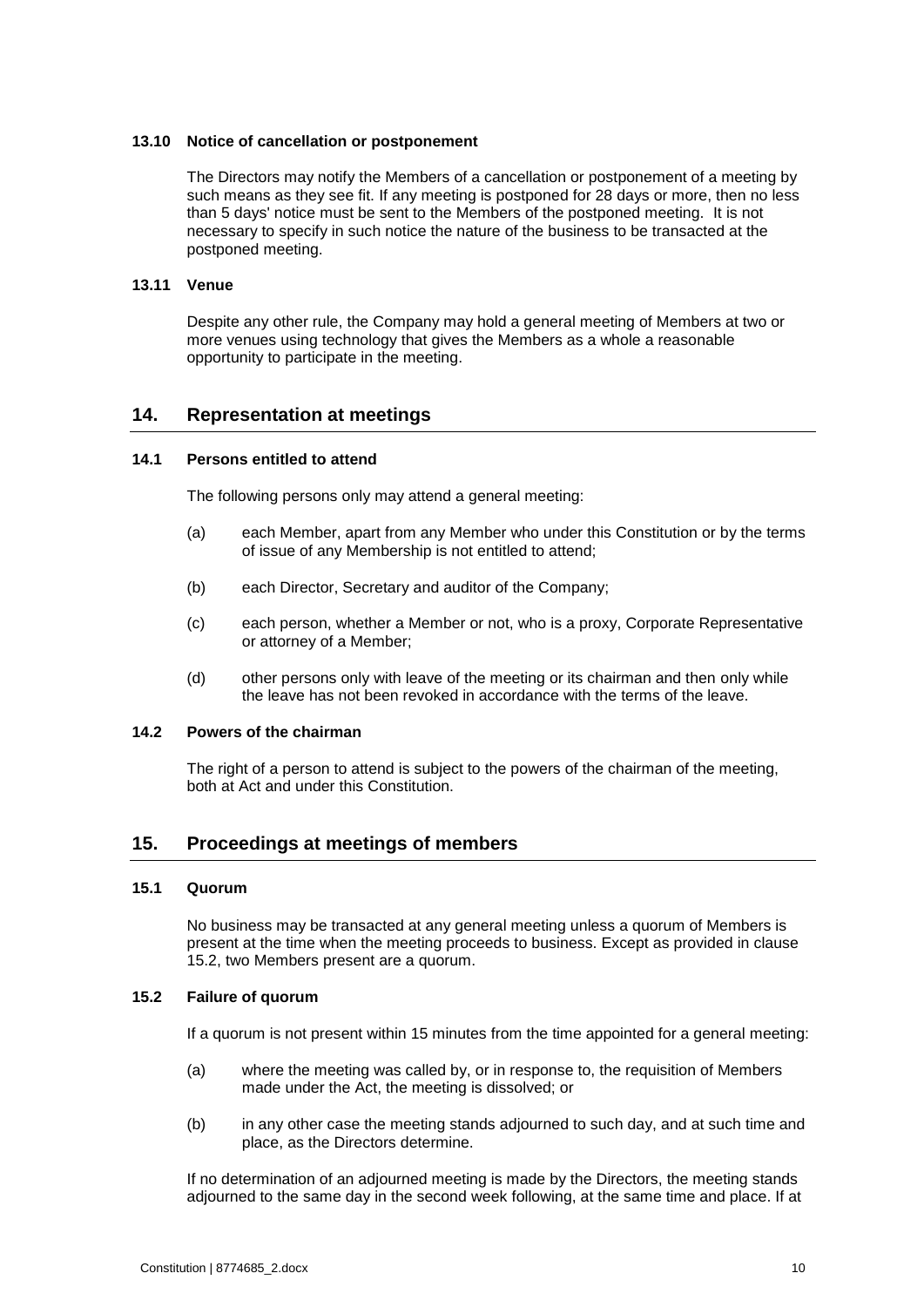the adjourned meeting a quorum is not present within 15 minutes from the time appointed for the meeting, 3 Members constitute a quorum, or where 3 Members are not present, the meeting is dissolved.

#### <span id="page-14-0"></span>**15.3 Business of annual general meeting**

The business of an annual general meeting is:

- (a) to receive the Company's financial report, the director's report and the auditor's report on the financial statements;
- (b) to elect Directors in the place of those retiring; and
- (c) to transact any other business which under this Constitution or the Act ought to be transacted at an annual general meeting.

#### **15.4 Report on Company's activities**

The Board must at each general meeting in addition to the matters in clause [15.3,](#page-14-0) submit to the Members a report on the activities of the Company in the period since the previous general meeting.

#### **15.5 Frequency of Annual General Meeting**

The Company must hold an annual general meeting at least once every calendar year and within five months after the end of its financial year.

#### **15.6 Special business**

No special business may be transacted at any general meeting other than that stated in the notice calling the meeting unless it is a matter that is required by this Constitution or the Act to be transacted at the meeting.

#### **15.7 Chairman of meeting**

The Chairman, or in the Chairman's absence the deputy chairman of the Directors (if any), is entitled to take the chair at each general meeting. If neither of those persons is present at any general meeting within 15 minutes after the time appointed for holding the meeting, or neither of them is willing to take the chair, the Members present must elect a person, whether a Member or not, to be chairman of the meeting.

#### **15.8 Passing the chair**

If the chairman of a general meeting is unwilling or unable to be the chairman for any part of the business of the meeting:

- (a) that chairman may withdraw as chairman for that part of the business and may nominate any person who would be entitled under the preceding clause to chair the meeting for that part of the business; and
- (b) after that part of the business is completed, the person so nominated must cease to chair the meeting upon the request of the prior chairman. The prior chairman is then entitled to resume as the chairman of the meeting.

#### **15.9 Responsibilities of chairman**

The chairman of a general meeting is responsible for the general conduct of the meeting and to ascertain the sense of the meeting concerning any item of business which is properly before the meeting. For these purposes the chairman of the meeting may, without limitation: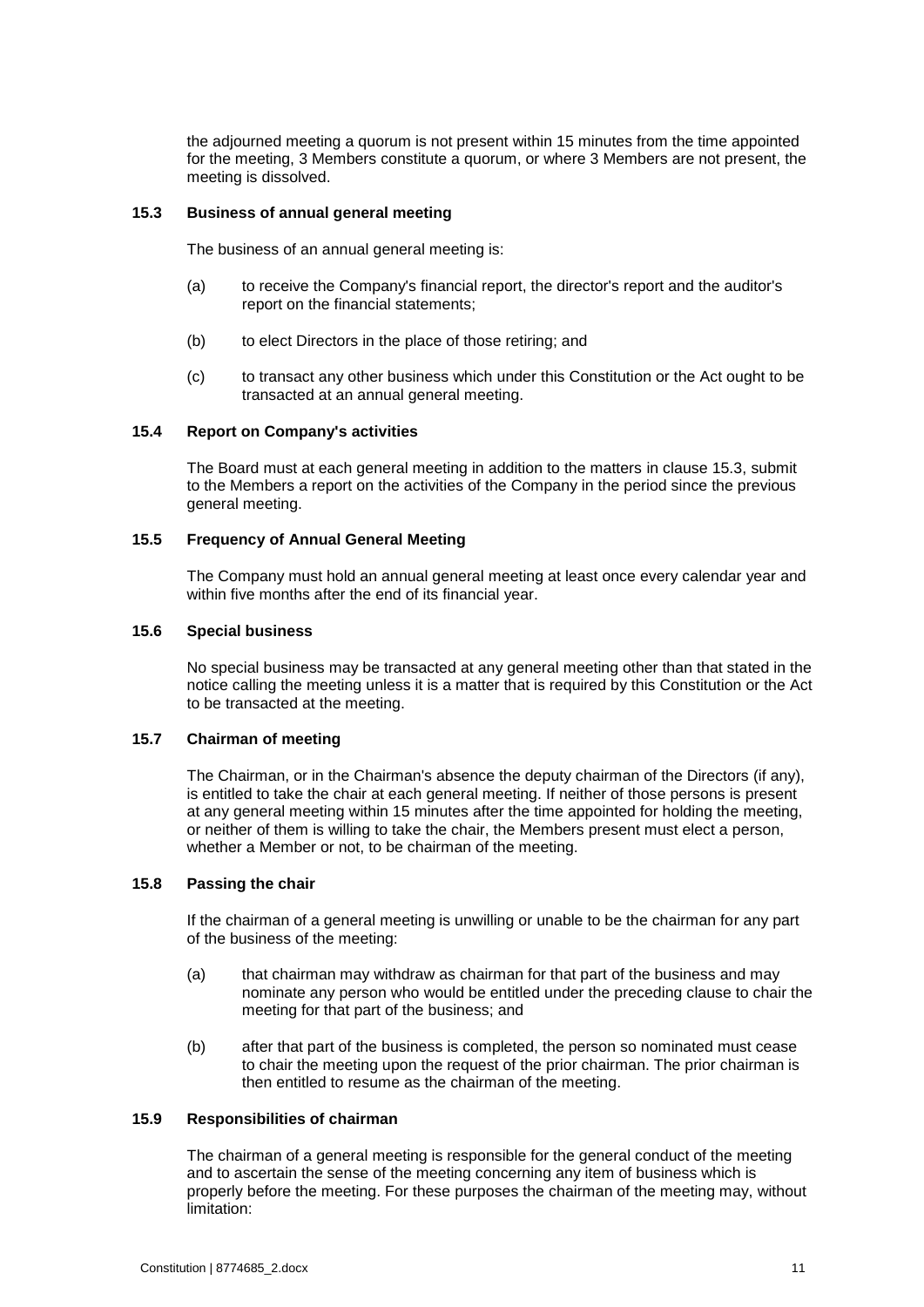- (a) delay the commencement of the meeting if that person determines it is desirable for the better conduct of the meeting;
- (b) make, vary or rescind rulings;
- (c) prescribe, vary or revoke procedures;
- (d) in addition to other powers to adjourn, adjourn the meeting, or any item of business of the meeting, without the consent of the meeting if that person determines it is desirable for the orderly conduct of the meeting or the conduct of a poll; and
- (e) determine conclusively any dispute concerning the admission, validity or rejection of a vote.

#### **15.10 Admission to meetings**

The chairman of a general meeting may refuse admission to, or require to leave and remain out of, the meeting any person:

- (a) in possession of a pictorial-recording or sound-recording device;
- (b) in possession of a placard or banner;
- (c) in possession of an article considered by the chairman to be dangerous, offensive or liable to cause disruption;
- (d) who refuses to produce or to permit examination of any article, or the contents of any article, in the person's possession;
- (e) who behaves or threatens to behave in a dangerous, offensive or disruptive manner; or
- (f) who is not entitled under this Constitution to attend the meeting.

#### **15.11 Adjournment of meeting**

The chairman of a general meeting at which a quorum is present may, and must if so directed by the meeting, adjourn the meeting from time to time and from place to place as the chairman determines.

#### **15.12 Business at adjourned meeting**

No business may be transacted at any adjourned meeting other than the business left unfinished at the meeting from which the adjournment took place. No notice need be given of an adjournment, or of the business to be transacted at an adjourned meeting. However if any meeting is adjourned for 10 business days or more, notice of the adjourned meeting must be given.

#### **15.13 Sole Member**

Notwithstanding anything to the contrary contained in this document:

- (a) the Company may have only one Member; and
- (b) where there is only one Member:
	- (i) and the Member records in writing the Member's decision to a particular effect, the recording of the decision counts as the passing by the Member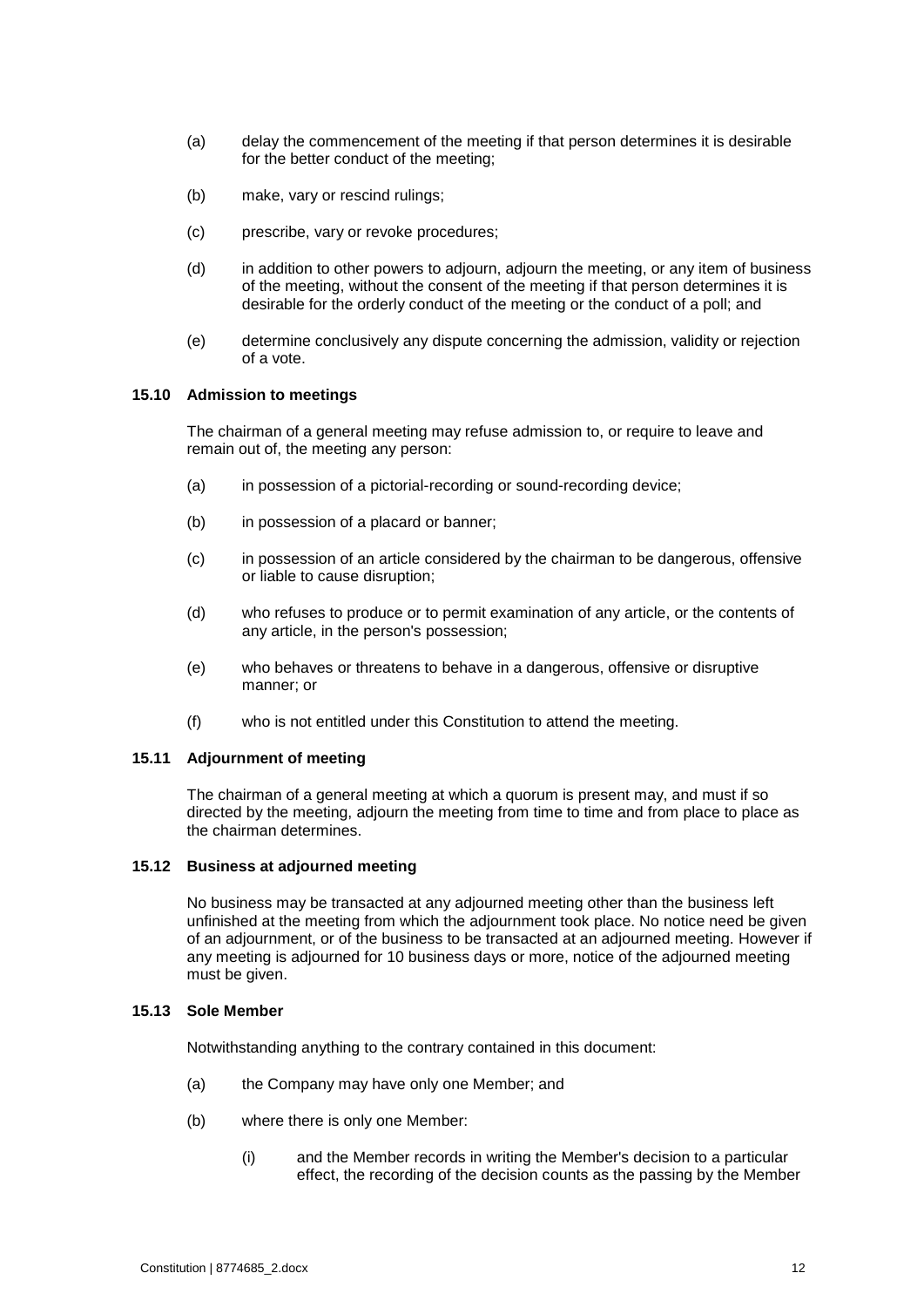of a resolution to that effect and also has effect as minutes of the passing of the resolution;

(ii) the provisions in this document relating to the holding of Members' meetings are inapplicable.

# <span id="page-16-0"></span>**16. Voting at meetings of members**

#### **16.1 Entitlement to vote**

Subject to this Constitution and the terms of issue of any Membership, each natural person who is present at a general meeting may vote if he or she is a Member, or an attorney, proxy or Corporate Representative of a Member.

#### **16.2 Number of votes**

Each Member who is, under the preceding clause, entitled to vote has:

- (a) on a show of hands (or on the voices) only one vote; and
- (b) on a poll, one vote.

#### **16.3 Voting restrictions**

If permitted or contemplated by the Act or this Constitution, the Directors may direct that particular persons (whether specified by name or description) do not cast a vote on particular business of a meeting. In relation to that business, votes cast by the prohibited persons are to be disregarded.

#### **16.4 Method of voting**

Every resolution put to a vote at a general meeting (except where there is an election of Directors by ballot) must be determined by the voices or a show of hands (as determined by the chairman of the meeting) unless a poll is properly demanded either before or on the declaration of the result of the voices or the show of hands.

#### **16.5 Demand for poll**

A demand for a poll under the preceding clause may be made by:

- (a) the chairman of the meeting; or
- (b) at least 5 persons present having the right to vote at the meeting.

#### **16.6 Declaring result of vote on show of hands**

In respect of any general meeting (unless a poll is so demanded):

- (a) a declaration by the chairman of the meeting that a resolution has been carried, or carried by a particular majority, or lost, or has not been carried by a particular majority; and
- (b) an entry made in the book containing the minutes of proceedings of the Company;

is conclusive evidence of the fact without proof of the number or proportion of the votes recorded in favour of or against such resolution.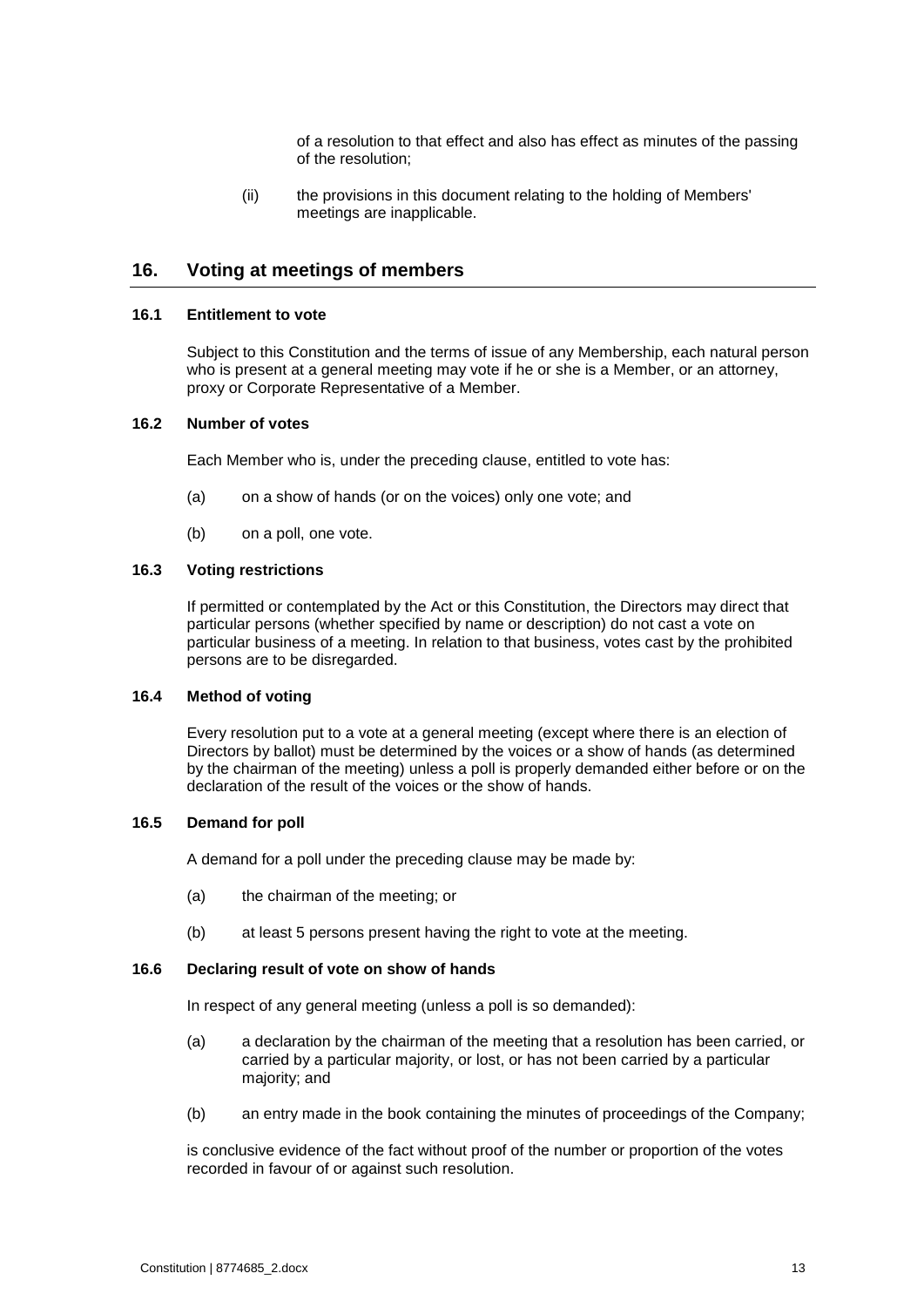#### **16.7 Conduct of poll**

The demand for a poll may be withdrawn. If a poll is duly demanded (and the demand not withdrawn) it must be taken in such manner and at such time (either at once or after an interval or adjournment or otherwise) as the chairman of the meeting directs. The result of the poll is the resolution of the meeting at which the poll was demanded. A poll demanded on the election of a chairman or on any question of adjournment must be taken at the meeting and without an adjournment. The demand for a poll does not prevent the continuance of the meeting for the transaction of any business other than the question on which a poll has been demanded.

#### **16.8 Casting vote of chairman**

If, on a show of hands or on a poll, the votes are equal the chairman of the meeting has a casting vote in addition to the deliberative vote, if any, of the chairman.

#### **16.9 Objections**

No objection may be made to the validity of any vote except at the meeting or adjourned meeting or poll at which such vote is tendered. Every vote allowed at any such meeting or poll is treated as valid. In recording votes the latest copy of the Register held in the Registered Office must be adopted and acted on as the voting roll.

#### **16.10 Ruling on votes**

The chairman of the meeting is the sole judge of the validity of every vote tendered at the meeting and the determination of the chairman is final and conclusive.

# <span id="page-17-0"></span>**17. Appointment and removal of board of directors**

#### **17.1 Board of Directors**

The Board comprises at least 3 or such other number as the Board may determine from time to time.

#### **17.2 Directors qualification**

A Director need not be a Member of the Company.

#### **17.3 Initial Directors**

The Directors holding office at the date of adoption of this Constitution continue in office subject to this Constitution, with their retirement determined under clauses [17.5](#page-17-1) or [17.6.](#page-18-0)

#### **17.4 Casual appointment**

The Directors may at any time appoint any person as a Director, either to fill a casual vacancy or as an addition to the Directors. Until that person is re-elected at a general meeting, that Director is a "casual appointee".

#### <span id="page-17-1"></span>**17.5 Retirement of casual appointee**

A casual appointee, following his or her appointment by the Directors, holds office only until the conclusion of the next annual general meeting and is then eligible for re-election. A casual appointee is not taken into account in determining the number of Directors, if any, who are to retire by rotation at such meeting.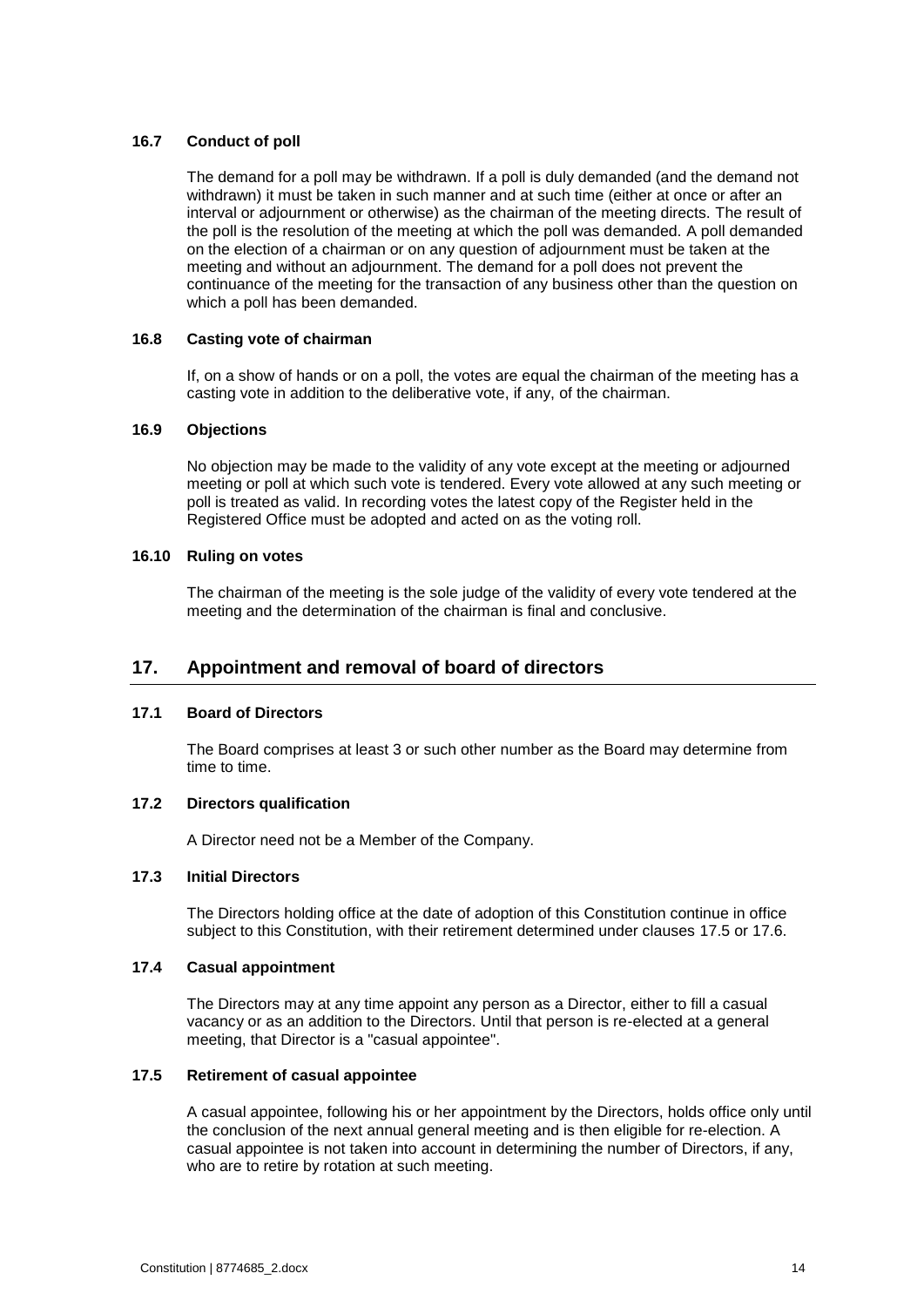#### <span id="page-18-0"></span>**17.6 Retirement by rotation**

- (a) At the conclusion of every annual general meeting, one-third of the Directors (rounded up to the next integer) must retire from office. The Directors who have served longest since they were last elected must retire first. If there are equally serving Directors, those equally serving Directors may, among themselves, agree who is to retire by rotation. If those Directors are unable to decide, the Directors to retire by rotation will be chosen by drawing lots.
- (b) A Director who is required to retire under this rule retains office until dissolution of adjournment of the meeting at which the retiring Director retires.
- (c) A retiring Director is eligible for re-election provided that a retiring non-executive Director is not eligible for re-election if that Director has served three successive three year terms.

#### **17.7 Deemed re-appointment**

If there are fewer persons standing for election or re-election than vacancies, all persons are deemed to be elected without the need for an actual election.

#### **17.8 Candidates requiring nomination**

No person is eligible for election to the office of Director at any general meeting unless duly nominated, except for:

- (a) a Director retiring by rotation;
- (b) a casual appointee; or
- (c) a person recommended by the Directors for election.

#### **17.9 Valid nominations**

- (a) Nominations must be made to the Secretary at the Registered Office. Nominations close at 5.00 pm local time on the day which is 21 days before the date for the holding of the meeting. For a nomination to be valid:
	- (i) the nomination must name the candidate and be signed by not less than 2 Members;
	- (ii) the person nominated must consent to act if elected; and
	- (iii) the nomination and consent must be received before the close of nominations.
- (b) A consent is sufficient if the person signs a form of consent on the nomination paper. The Secretary may accept any other form of consent, whether or not accompanied by the nomination paper, that the Secretary deems satisfactory, and such acceptance is final.

#### **17.10 Resignation of Director**

Any Director may retire from office by giving notice in writing to the Company of the Director's intention to do so. Such resignation takes effect immediately unless the resignation is stated in the notice to take effect at some future time. However the resignation must take effect within 3 months from the date of the giving of the notice.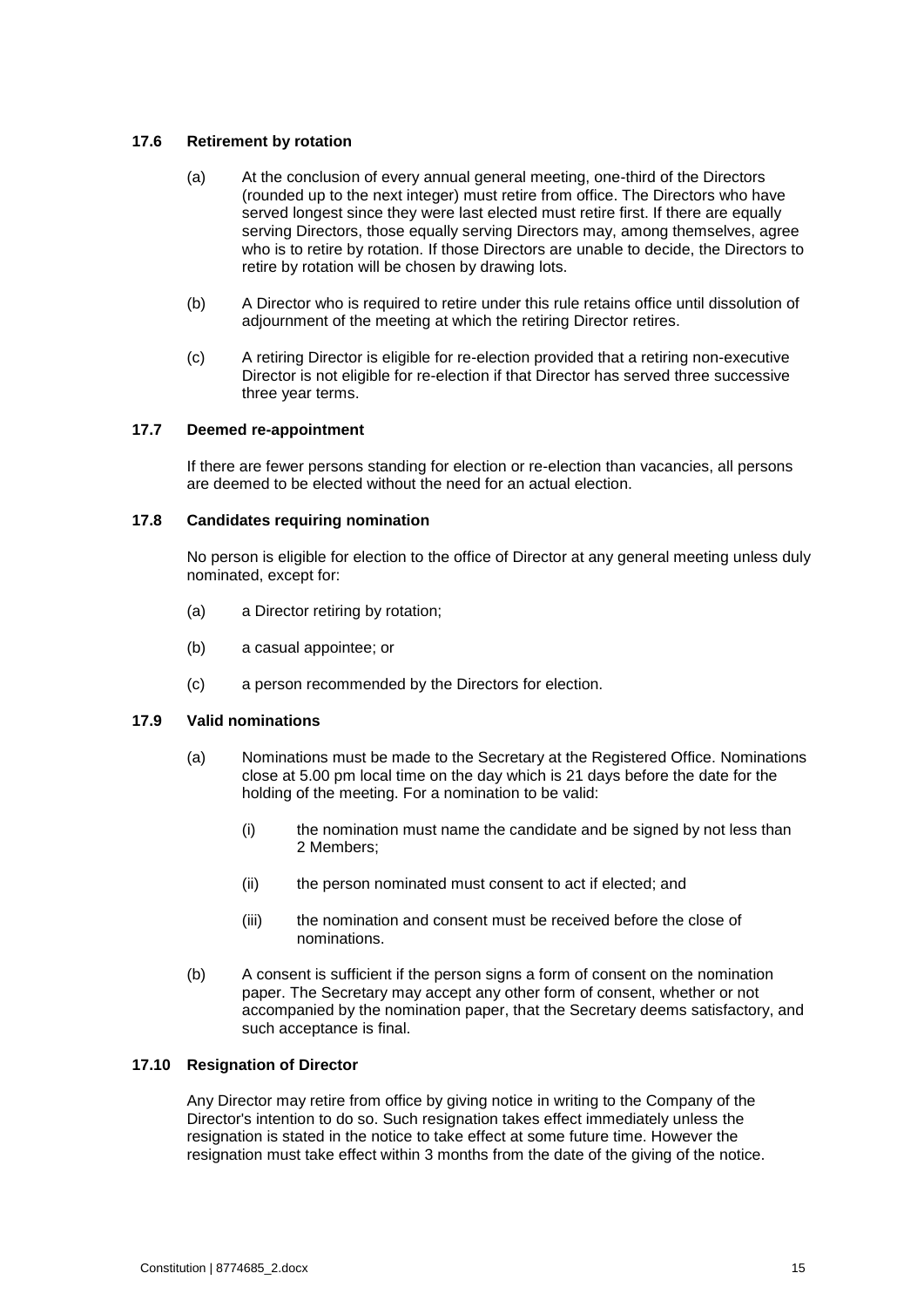#### **17.11 Vacation of office**

In addition to the circumstances in which the office of Director becomes vacant by virtue of the Act or other provisions of this Constitution, the office of Director is vacated automatically if the Director:

- (a) becomes mentally incapable or the Director's estate is liable to be dealt with in any way under the law relating to mental health; or
- (b) is absent from more than 3 consecutive meetings of Directors without the prior leave of the Directors.

#### **17.12 Less than minimum number of Directors**

The continuing Directors may act despite any vacancy in their body. If the number falls below the minimum number fixed in accordance with this Constitution, the Directors may act only:

- (a) to appoint Directors up to that minimum number;
- (b) to call a general meeting; or
- (c) in emergencies.

#### **17.13 Power to appoint alternate Director**

Each Director may at any time appoint any Member approved for that purpose by a majority of his or her co-Directors to act as an alternate Director in the appointor's place.

#### **17.14 Suspension of appointment**

The appointor may vary, suspend, or terminate the appointment of any alternate.

#### **17.15 Notice of appointment**

Notice of each such appointment, suspension or termination must be made in writing to the alternate, signed by the appointor, and a copy served on the Company.

#### **17.16 Termination of alternate's appointment**

The appointment of an alternate Director is automatically terminated if:

- (a) the alternate resigns such appointment;
- (b) the appointment of the alternate is terminated by the appointor;
- (c) a majority of the co-Directors of the appointor withdraw the approval of the person to act as an alternate;
- (d) the appointment is to act as alternate for 1 or more Directors and all of those named Directors have vacated office as Directors; or
- (e) on the happening of any event which, if the alternate were a Director, would cause the alternate to vacate the office of Director.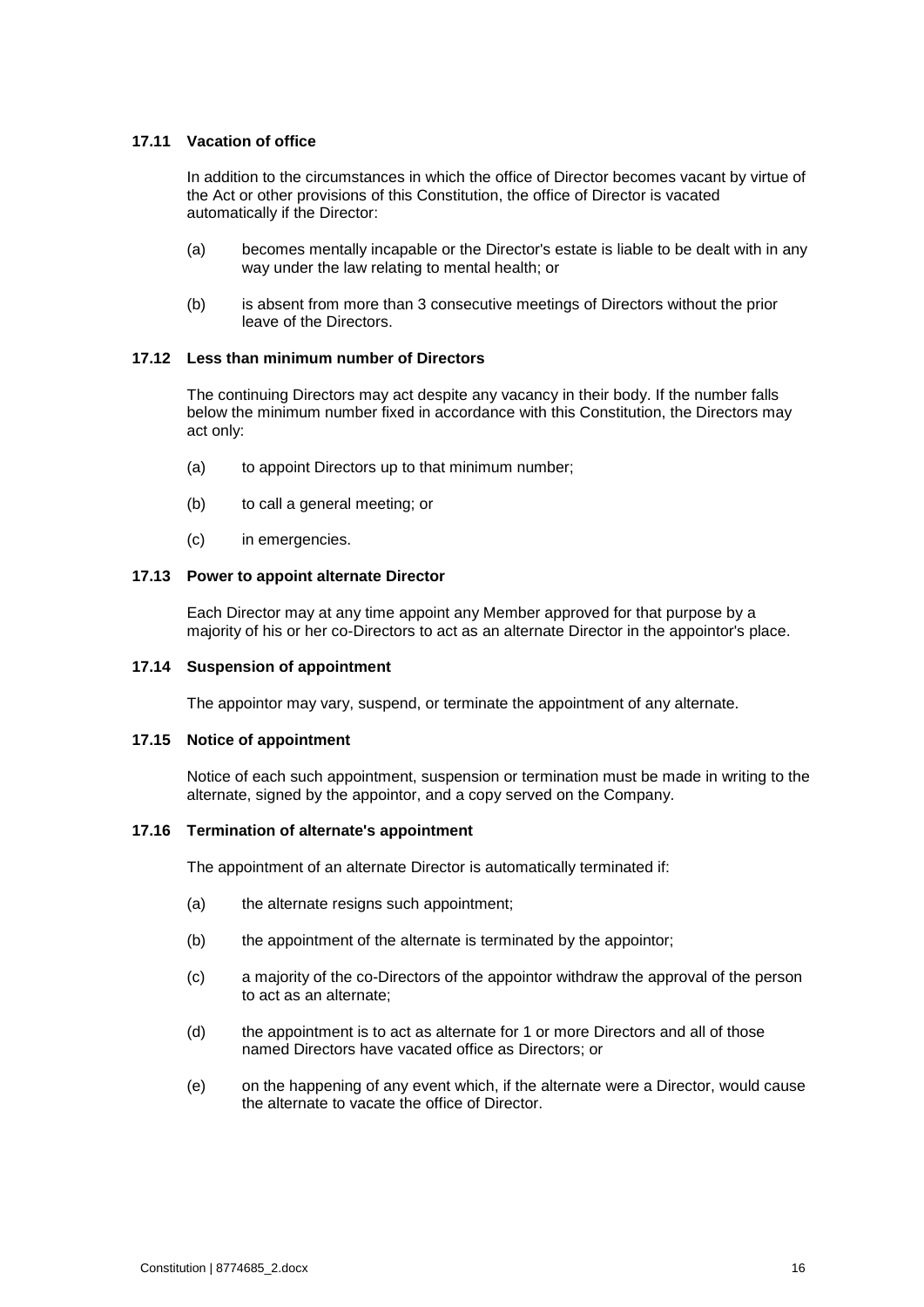# <span id="page-20-0"></span>**18. Appointment and removal of office bearers**

- **18.1** The Directors must elect from among their number a Chairman and Vice Chairman of their meetings and may determine the period for which each is to hold office.
- **18.2** Where a Directors' meeting is held and a chairman has not been elected or the Chairman or in his absence, the Vice-Chairman is not present within 10 minutes after the time appointed for holding of the Directors' meeting or is unwilling to act, the Directors present must elect one of their number to be a chairman of the Directors' meeting.
- **18.3** The Directors may elect from among their number a treasurer, secretary and such other officers as determined by the Directors from time to time and may determine the period for which each is to hold office.

# <span id="page-20-1"></span>**19. Managing director**

#### <span id="page-20-3"></span>**19.1 Appointment of Managing Director**

The Board may at any time:

- (a) appoint 1 or more of their body to be Managing Director or to some other executive office of the Company;
- (b) define, limit and restrict that person's powers;
- (c) fix that person's remuneration and duties;
- (d) subject to the provisions of any contract between that person and the Company, vary any of the powers so conferred; and
- (e) remove that person from that office and appoint another in that person's place.

#### **19.2 Acting Managing Director**

If a Managing Director becomes at any time in any way through sickness, accident, infirmity or through extended leave incapable of acting as such, the Directors may appoint any other Director to act temporarily as Managing Director.

#### **19.3 Remuneration of executive Directors**

No Director (with the exception of the Managing Director) is entitled to any remuneration for services to the Company as a Director.

#### **19.4 Expenses of Directors**

Subject to this Constitution, each Director is entitled to be paid expenses incurred by the Director in the course of the Director's duties as a Director.

### <span id="page-20-2"></span>**20. Proceedings of directors**

#### **20.1 Number of Board meetings**

At least 6 Board meetings must be held in each financial year. At least 1 Board meeting must be held in every period of 3 consecutive months.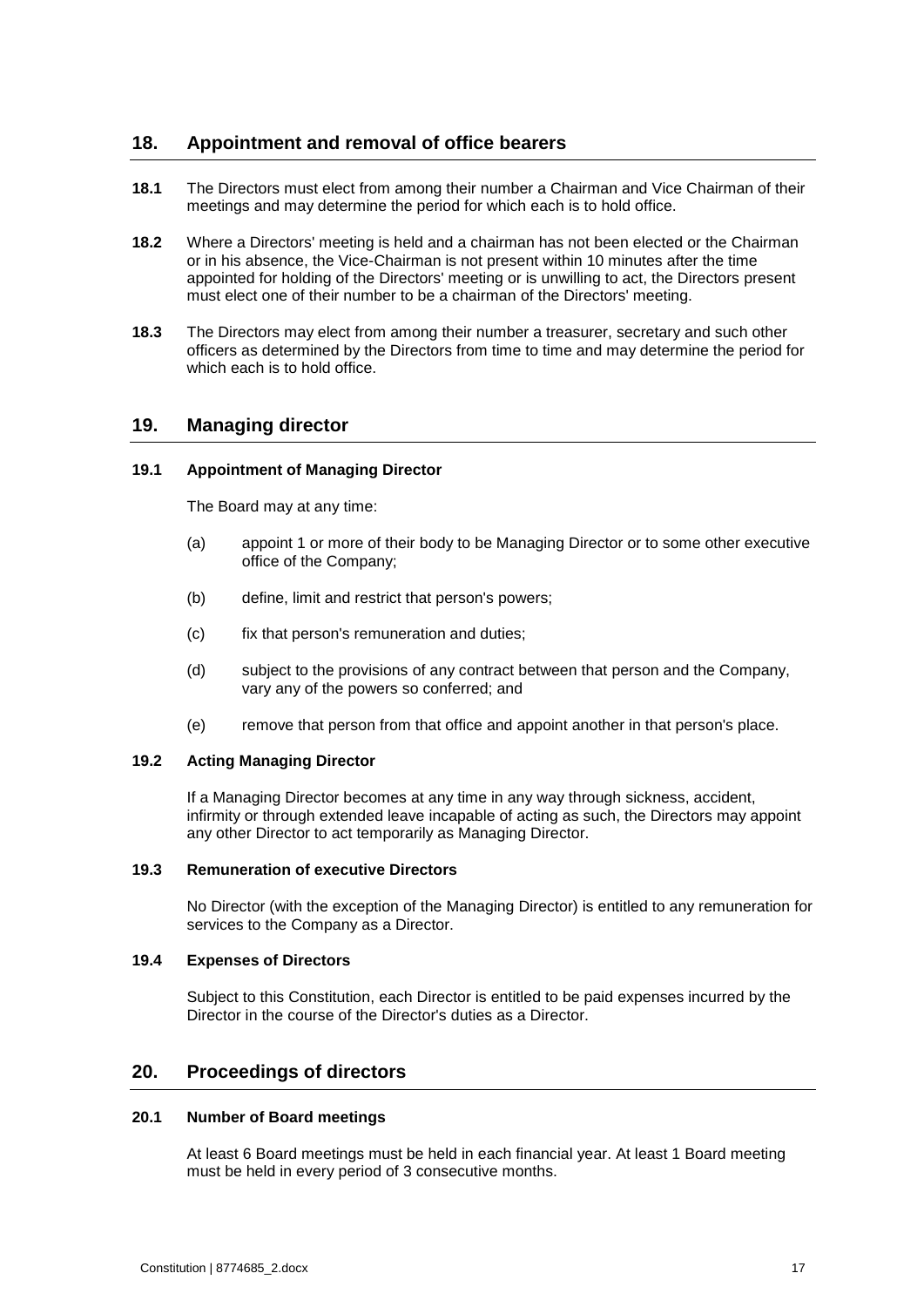#### **20.2 Mode of meeting**

The Directors may meet together for the dispatch of business, adjourn and otherwise regulate their meetings as they see fit. The Directors may conduct their meetings in person, by telephone, audio visual link or by using any other technology consented to by all Directors. A consent may be a standing one. A meeting conducted by telephone or other means of communications is considered to be held at the place agreed on by the Directors attending the meeting if at least one of the Directors present at the meeting was at that place for the duration of the meeting.

#### **20.3 Quorum**

A quorum of the Board comprises the majority of the total number of Directors or such greater number fixed by the Directors.

#### **20.4 Chairman calling a meeting**

The Chairman may at any time call a meeting of the Directors to be held at such time and place as the Chairman chooses.

#### **20.5 Secretary calling a meeting**

The Secretary, upon the request of any other Director, must call a meeting of the Directors to be held at such time and place as is convenient to the Directors.

#### **20.6 Notice of meeting**

Notice of each meeting of the Directors:

- (a) may be given by such means as is convenient, including by telephone or electronic transmission; and
- (b) must be given to all Eligible Directors.

#### **20.7 Recipients of notice**

For the purposes of the preceding clause:

- (a) **Eligible Directors** are all Directors and Eligible Alternate Directors for the time being and excluding those given leave of absence;
- (b) the accidental omission to give notice of any meeting of the Directors to, or the non-receipt of any such notice by, a person entitled to receive that notice does not invalidate the calling of the meeting or any resolution passed at any such meeting.

#### **20.8 Appointment of chairman**

If:

- (a) no Chairman is elected; or
- (b) at any meeting of the Directors the Chairman is not present within 15 minutes of the time appointed for holding the meeting,

the Directors present must choose one of their number to be chairman of such meeting.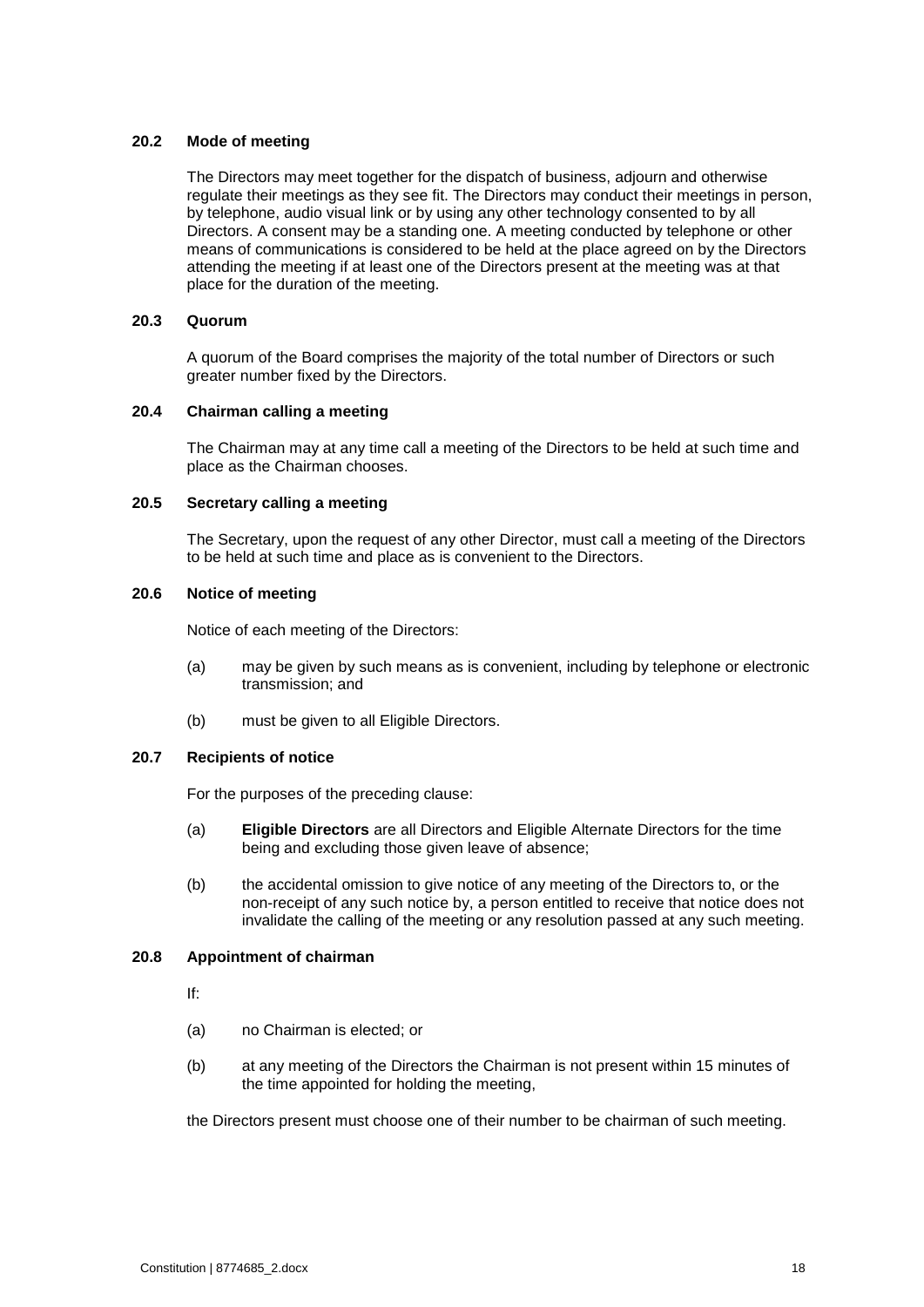#### **20.9 Votes of Directors**

Questions arising at any meeting of the Directors must be decided by a majority of votes cast. Each Director has one vote. A person who is an alternate Director is entitled (in addition to his or her own vote if a Director) to one vote on behalf of each Director whom the alternate Director represents (as an alternate Director at the meeting). The alternate Director may only vote if the Director is not personally present. If there is an equality of votes, provided more than three Directors present are competent to vote on the question at issue but not otherwise, the Chairman has a second or casting vote.

#### **20.10 Circular resolution of Directors**

If a majority of Directors have signed a document containing a statement that they are in favour of a resolution of the Directors in terms set out in the document, a resolution in those terms is treated as having been passed at a meeting of the Directors held on the day on which the document was signed. If the Directors sign the documents on different days, then a resolution is treated as having been passed on the day on which the document was last signed by a Director thereby constituting a majority in number of the Eligible Directors. A resolution is not treated as passed on that day if the document, by its terms, is said to take effect from an earlier date.

#### **20.11 Signing of circular resolution**

For the purposes of the preceding clause:

- (a) the **Eligible Directors** are all Directors for the time being but excluding:
	- (i) all alternate Directors; and
	- (ii) those who, at a meeting of Directors, would not be entitled to vote on the resolution;
- (b) each Director, other than one not entitled to vote on the resolution, may sign the document;
- (c) if a person who is not entitled to vote on the resolution signs the document, it does not invalidate the resolution if it is otherwise valid;
- (d) each alternate Director may sign the document on behalf of each Director whom the alternate Director represents (appointor) if:
	- (i) the alternate Director reasonably believes that the appointor is unavailable to sign the document; and
	- (ii) the appointor has not suspended the appointment of the alternate Director.

An alternate Director may sign even if the available appointor could not have voted on the resolution. An alternate Director who represents more than 1 Director may sign as many times accordingly;

- (e) an electronic transmission purporting to be signed by a Director or alternate Director is treated as being in writing signed by such person; and
- (f) 2 or more separate documents containing statements in identical terms each of which is signed by one or more Directors are together treated as constituting one document containing a statement in those terms signed by those Directors on the respective days on which they signed the separate documents.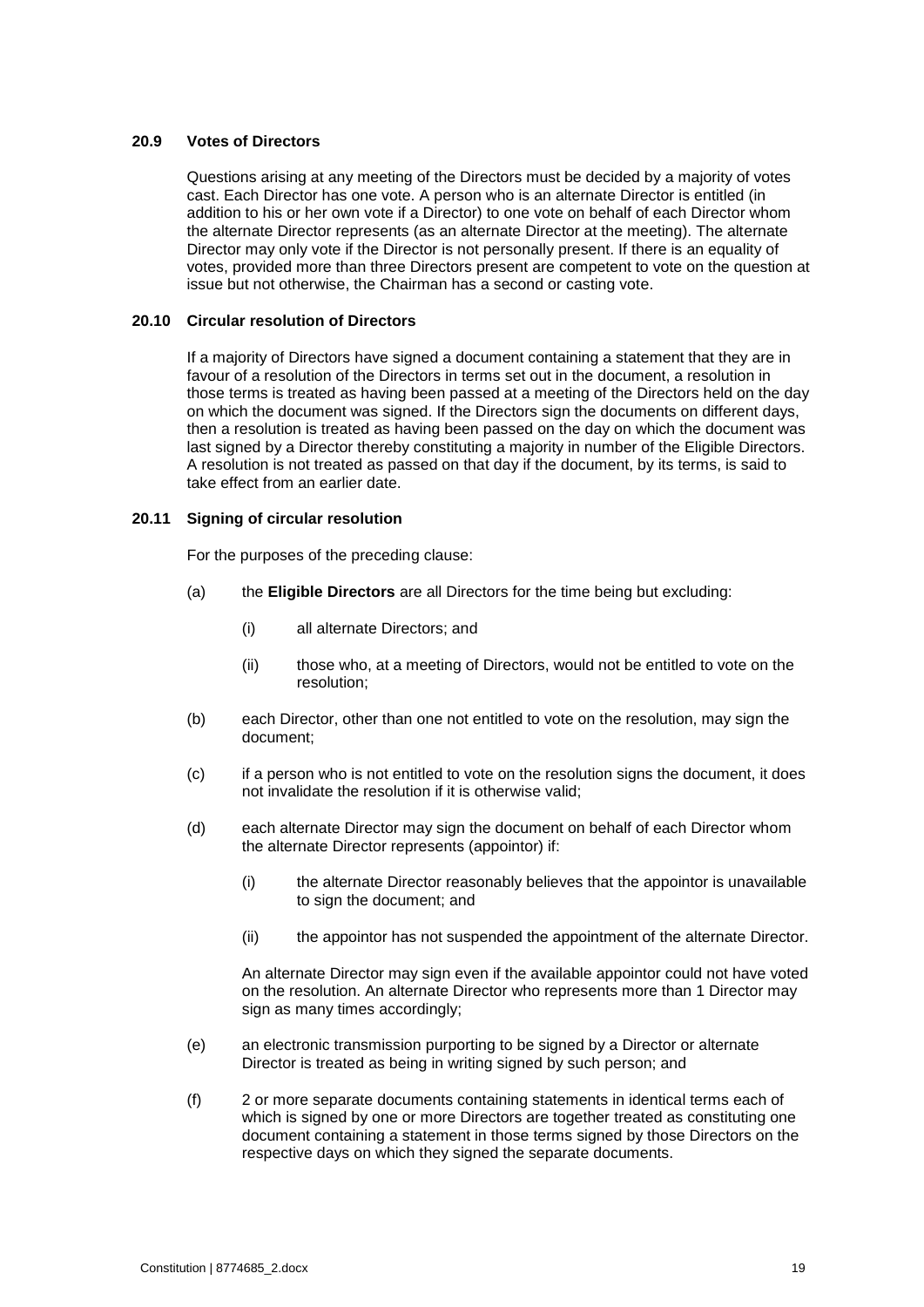#### **20.12 Deemed minute**

The document or documents referred to in the two preceding clauses are treated as constituting a minute of that meeting and must be entered in books kept for that purpose.

### **20.13 Validity of acts of Directors**

All acts done in respect of any meeting of:

- (a) the Directors; or
- (b) a committee of Directors; or
- (c) other persons or by any person acting as a Director; or
- (d) any person purporting to act as an attorney under power of the Company,

are, despite the fact that later it is discovered that there was some defect in the appointment or continuance in office of such Director, person or attorney so acting or that they or any of them were disqualified or were not entitled to vote, as valid as if every such person had been duly appointed or had duly continued in office and was qualified to be a Director or attorney and was entitled to vote.

# <span id="page-23-0"></span>**21. Director's contracts with company**

#### **21.1 Director's contracts and conflicts of interest**

In relation to Director's contracts and conflicts of interest, but subject at all times to clause 4:

- (a) despite any rule of law or equity to the contrary, no Director is disqualified by that office from contracting with the Company;
- (b) no Director (other than the Managing Director) may be an employee of the Company;
- (c) any such contract, or any contract entered into by or on behalf of the Company in which any Director is in any way interested, is not avoided;
- (d) any Director so contracting or being so interested is not liable to account to the Company for any profit realised by any such contract by reason only of such Director holding that office or of the fiduciary relationship thereby established;
- (e) the nature of the Director's interests must be disclosed by that Director at the meeting of the Directors at which the contract is decided on if that interest then exists and has not previously been disclosed. In any other case at the first meeting of the Directors after the acquisition of those interests; and
- (f) a Director may not vote in that capacity in respect of any contract or arrangements in which the Director is interested if prohibited by the Act from doing so. However, such Director may, despite that interest, participate in the execution of any instrument by or on behalf of the Company, whether through signing or sealing it or otherwise.

#### **21.2 Requirement to leave the meeting**

Despite anything in the preceding clause, a Director's entitlement to vote, or be present, at a meeting of the Directors of any Director who has a material personal interest in a matter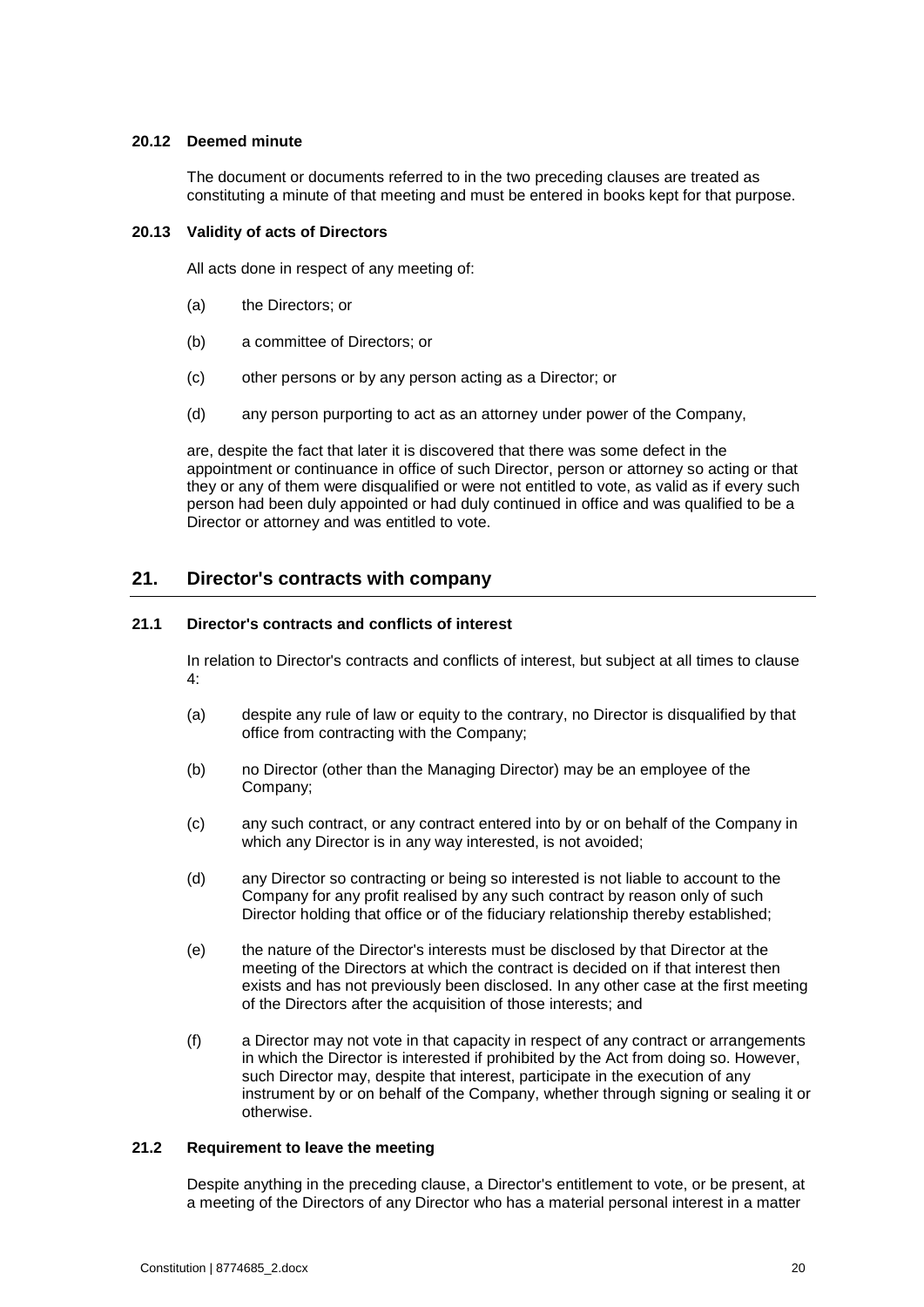that is being considered at the meeting is restricted in accordance with section 195 of the Act (and every other mandatory law) as it may apply from time to time to the Company.

#### **21.3 Notice of interest**

A general notice given to the Directors by any Director in accordance with section 192 of the Act and to the effect that he or she:

- (a) is an officer or a member of, or interested in, any specified firm or body corporate; and
- (b) is to be regarded as interested in all transactions with such firm or body,
- (c) is sufficient disclosure as required by the Act as regards such Director and those transactions. After such general notice it is not necessary for such Director to give any special notice relating to any transaction with such firm or body.

#### **21.4 Office in another company**

- (a) A Director of the Company may be, or become, a director or other officer of, or otherwise interested in, any body corporate promoted by the Company or in which the Company may be interested, or which holds any Membership in the Company.
- (b) No such Director is accountable to the Company for any remuneration or other benefits received by him or her as a Director or officer of, or from his or her interest in, such body corporate.
- (c) The Directors may exercise the voting power conferred by the shares or owned by the Company, or exercisable by them as Directors of such other body corporate in such manner in all respects as they think fit. This includes the exercise of that voting power in favour of any resolution appointing themselves, or any of them as Directors or other officers of such body corporate. Any Director may vote in favour of the exercise of such voting power in that manner despite the fact that he or she may be, or be about to be, appointed a Director or other officer of such corporation and as such is, or may become, interested in the exercise of such voting power in that manner.

#### **21.5 Director of wholly owned subsidiary**

If a Director is or becomes a director of a wholly owned subsidiary of the Company, and the constitution of that subsidiary expressly authorises the director to act in the best interests of the Company that Director is taken to be acting in the best interests of the wholly owned subsidiary when he acts in good faith in the best interests of the Company.

# <span id="page-24-0"></span>**22. Powers and duties of directors**

#### **22.1 Powers generally**

Subject to the Act and to any other provisions of this Constitution, the management and control of the Company and of the business and affairs of the Company is vested in the Directors who may exercise all such powers of the Company and do all such acts or things not expressly required by this Constitution or by the Act to be exercised or done by a general meeting. No clause adopted or resolution passed by a general meeting invalidates any prior act of the Directors which would have been valid if that clause or resolution had not been adopted or passed.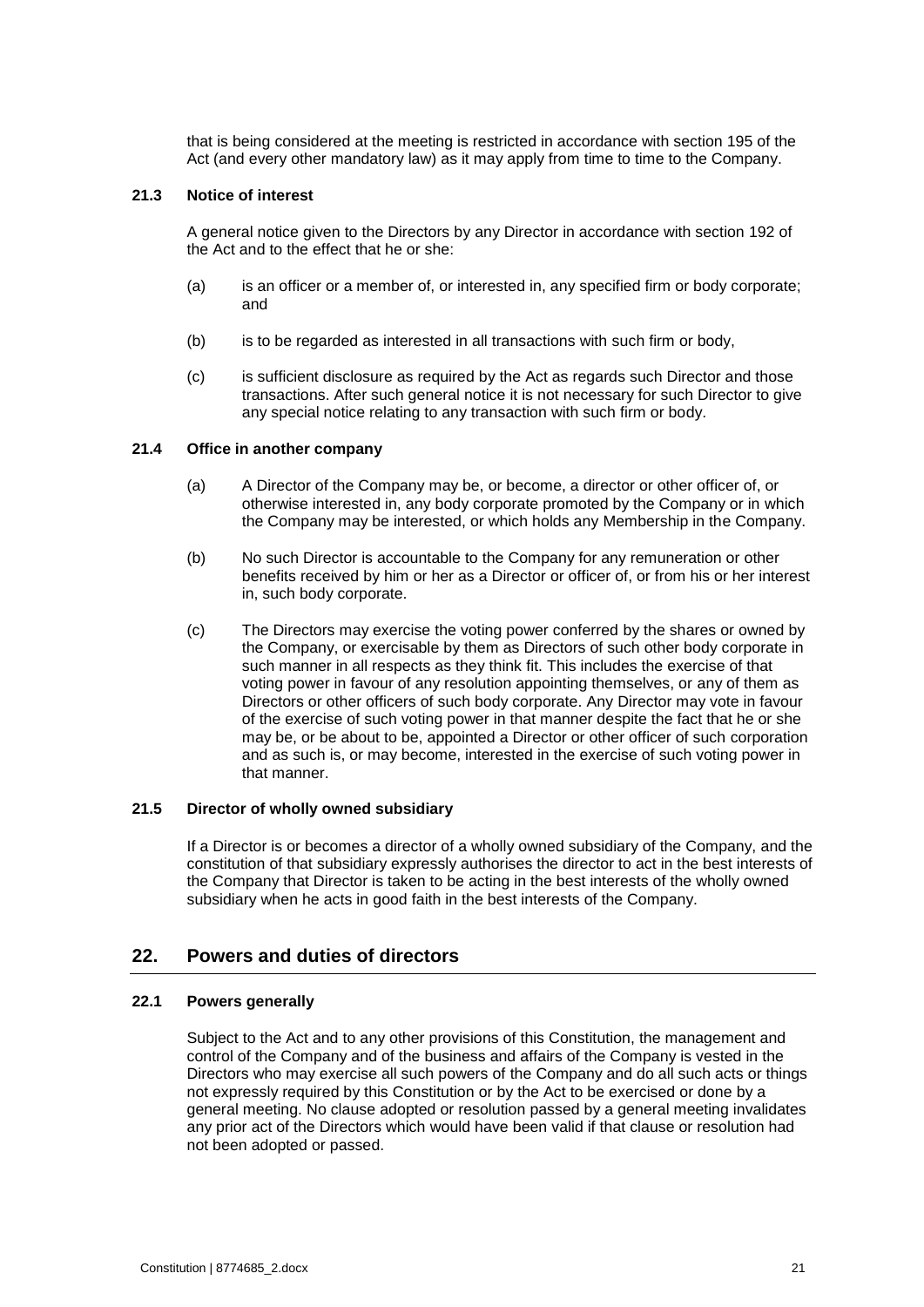#### **22.2 Borrowing**

The Directors have the power to raise or borrow any sum of money and to secure the payment or repayment of such money and any other obligation or liability of the Company in such manner and on such terms as they think fit. This includes:

- (a) upon the security of any mortgage; or
- (b) by the issue of debentures or debenture stock of the Company charged upon all or any of the property of the Company (both present and future) including its goodwill and undertaking for the time being; or
- (c) upon bills of exchange, promissory notes or other obligations or otherwise.

#### **22.3 Execution of negotiable instruments**

All cheques, promissory notes, drafts, bills of exchange and other negotiable instruments and all receipts for money paid to the Company may be signed, drawn, accepted, endorsed or otherwise executed as the case may be, in such manner as the Directors at any time determine.

#### **22.4 Official Seal**

The Directors may exercise all the powers of the Company in relation to any official Seal for use outside the State where its common seal is kept and in relation to branch Registers.

#### **22.5 Appointment of attorney**

The Directors may at any time, by power of attorney, appoint any person or persons to be the attorney or attorneys of the Company for such purposes and with such powers, authorities and discretions (not exceeding those vested in or exercisable by the Directors under this Constitution) and for such period and subject to such conditions as they may think fit. Any such powers of attorney may:

- (a) contain such provisions for the protection and convenience of persons dealing with any such attorney as the Directors may think fit; and
- (b) authorise any such attorney to delegate all or any of the powers authorities and discretions vested in the attorney.

#### **22.6 Delegation**

The Directors may at any time confer upon any Director, or such other person as they may select, such of the powers exercisable under the Constitution by the Directors for such time as they may think fit and to be exercised for such objects and purposes and upon such terms and with such restrictions as they think expedient. They may confer such powers whether collaterally with, or to the exclusion of and in substitution for, all or any of the powers of the Directors in that respect. They may at any time revoke, withdraw, alter or vary all or any of such powers.

#### **22.7 Validity of acts**

Despite anything contained in this Constitution, if it is found that some formality required by this Constitution to be done has been inadvertently omitted or has not been carried out, such omission does not invalidate any resolution, act, matter or thing which but for such omission would have been valid.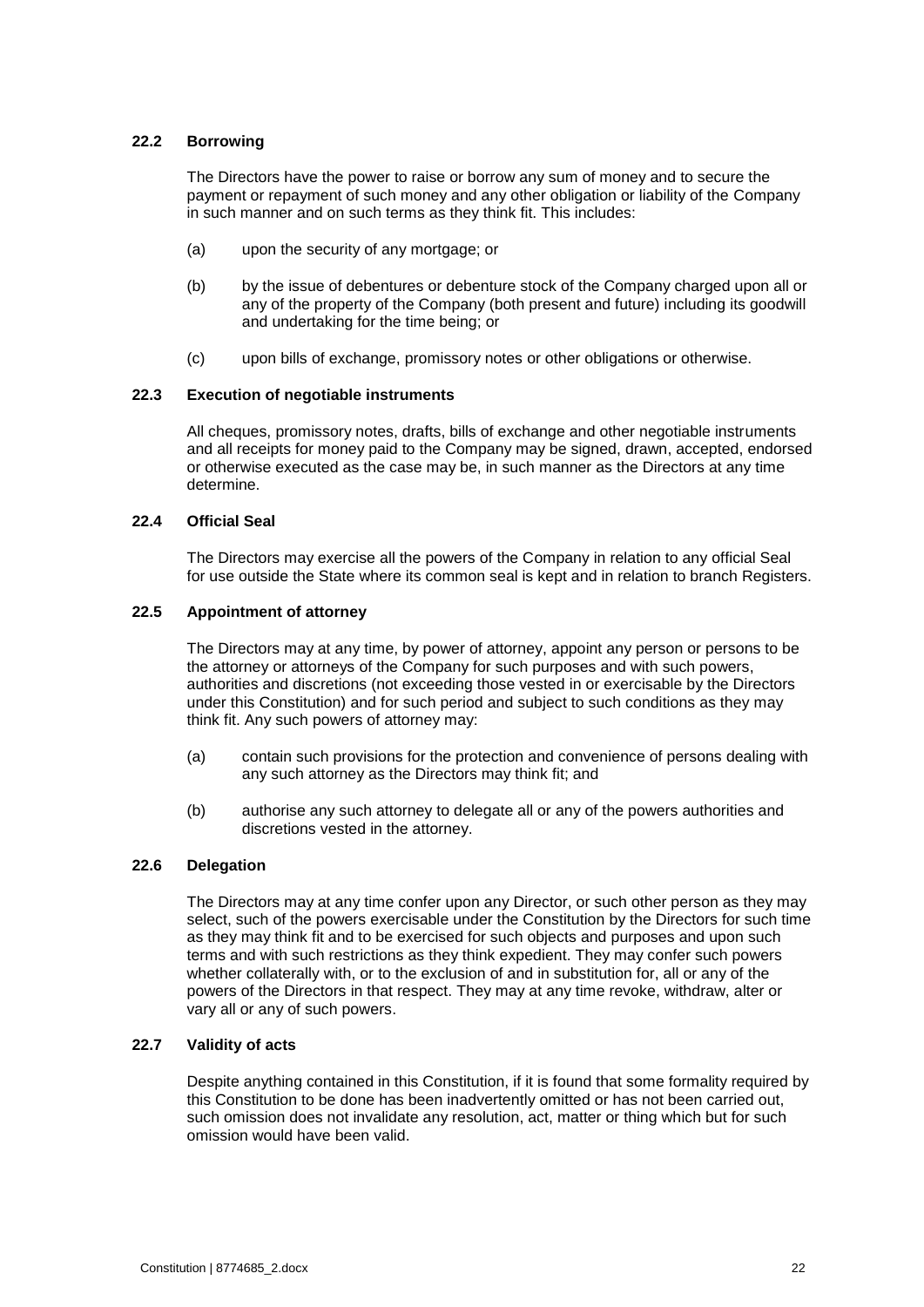# **23. Patron**

<span id="page-26-0"></span>The Board may from time to time appoint a patron to represent the Company and promote the Objects of the Company throughout the community.

# <span id="page-26-1"></span>**24. Committees**

#### <span id="page-26-4"></span>**24.1 Delegation to committee**

The Directors may:

- (a) delegate any of their powers to committees consisting of such one or more persons, whether Directors or not, as they think fit; and
- (b) establish advisory committees (or other committees not having delegated power of Directors) consisting of such person or persons as they think fit.

#### **24.2 Committee powers**

Any committee so formed or person or persons so appointed must, in the exercise of the powers so delegated, or functions entrusted, conform to any regulations that may at any time be imposed by the Directors.

#### **24.3 Committee meetings**

The meetings and proceedings of any committee, consisting of 2 or more persons are governed by the provisions in this Constitution for regulating the meetings and proceedings of the Directors so far as those provisions are applicable and not affected by any resolution or regulation made by the Directors under the preceding clause.

#### **24.4 Committee Members as officers**

Each person appointed to a committee under clause [24.1\(a\),](#page-26-4) if not otherwise an officer of the Company, is, when exercising the powers so delegated or functions entrusted, an officer of the Company .

# <span id="page-26-2"></span>**25. Minutes**

If any minutes of a general meeting or of the Directors are signed by any person purporting to be either the chairman of such meeting, or the chairman of the next succeeding meeting, those minutes must be received in evidence without any further proof that the matters and things recorded by or appearing in such minutes actually took place or happened at a meeting duly called and held.

### <span id="page-26-3"></span>**26. Seal**

#### **26.1 Use of common seal**

The Seal must not be affixed to any document unless it is done by the authority of Board or of a committee of the Directors.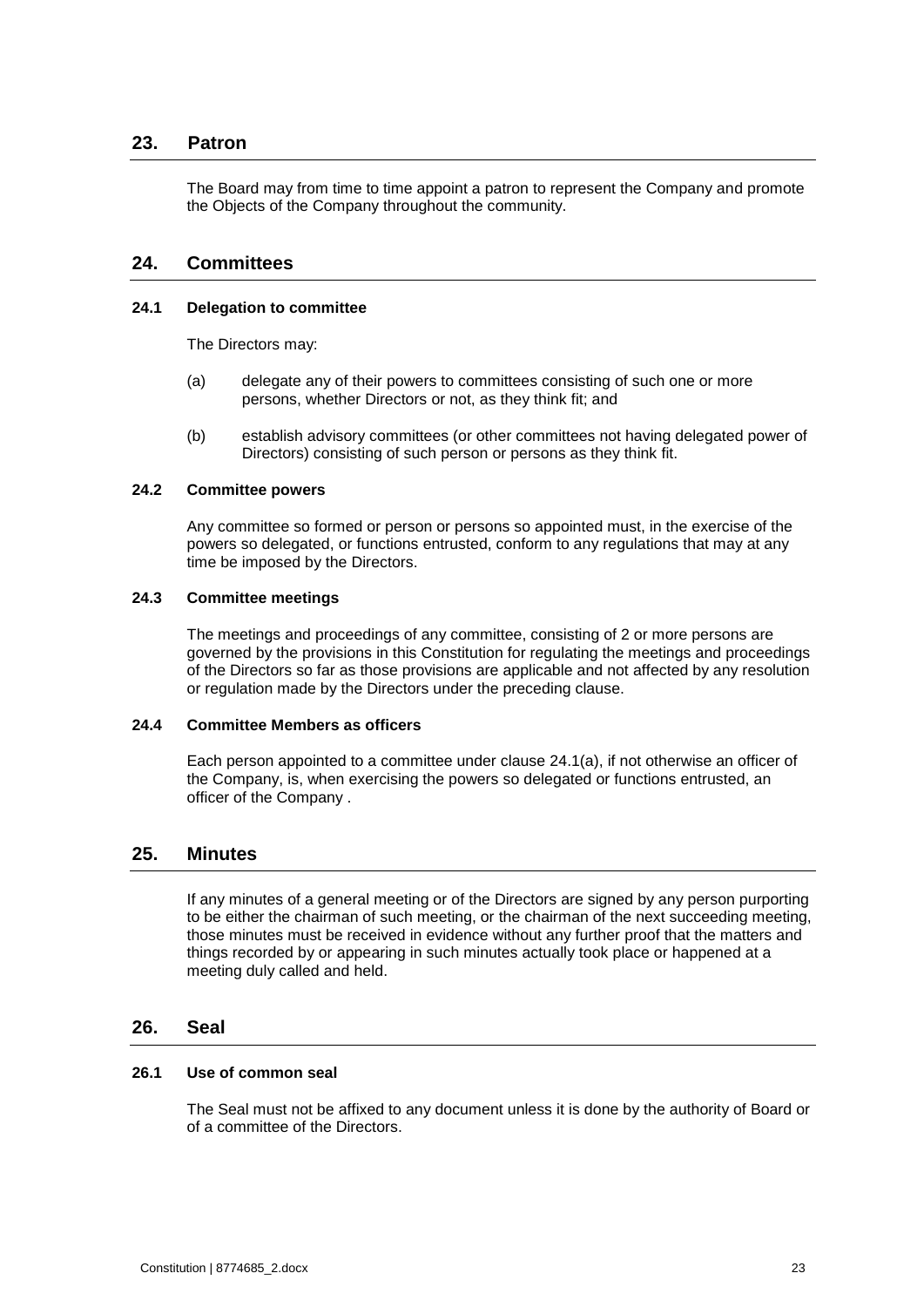#### **26.2 Mode of execution by common seal**

Every document to which the Seal is affixed must be signed, to attest the affixing of the Seal, by 2 persons. One must be a Director. The other must be the Secretary, another Director, or such other person as the Directors may appoint for that purpose. No person may sign in more than one capacity.

# <span id="page-27-0"></span>**27. Accounts**

- **27.1** The Company must keep proper books of account (which may include computer records) of the Company and the Donation Gift Account at its principal office and entries made of all such matters, transactions and things which are usually entered in books of accounts kept by entities engaged in concerns of a similar nature.
- **27.2** The Company must in accordance with the Act and any State or Territory legislation applicable to registration of charities, or charitable fundraising arrange for the accounts to be audited in accordance with the Act and the applicable State or Territory legislation.

# <span id="page-27-1"></span>**28. Notices**

#### <span id="page-27-2"></span>**28.1 Service of notices**

Where this Constitution, the Act or other legislation require or permit a document to be served on, given, sent or dispatched to, any person, whether any such expression or any other expression is used (in this clause referred to as "**served**"), the document may be served on the person:

- <span id="page-27-3"></span>(a) by delivering it to the person personally;
- (b) by dispatching it, whether by post, contractor, agent, electronic means or otherwise, to:
	- (i) the address of the place of residence; or
	- (ii) business of the person last known to the person serving the document; or
	- (iii) in the case of a Member, to the address of the Member entered in the Register,

the document, by such dispatch, is regarded as left at that address; or

<span id="page-27-4"></span>(c) subject to the Act, by publication in a newspaper circulating generally in the State in which the Registered Office is located.

#### **28.2 Date of deemed service**

A document served under clause [28.1](#page-27-2) is treated as having been duly served, regardless of whether it is actually received:

- (a) where clause [28.1\(b\)](#page-27-3) applies on the day following the day when dispatch occurred; and
- (b) where clause [28.1\(c\)](#page-27-4) applies on the day the newspaper is first published.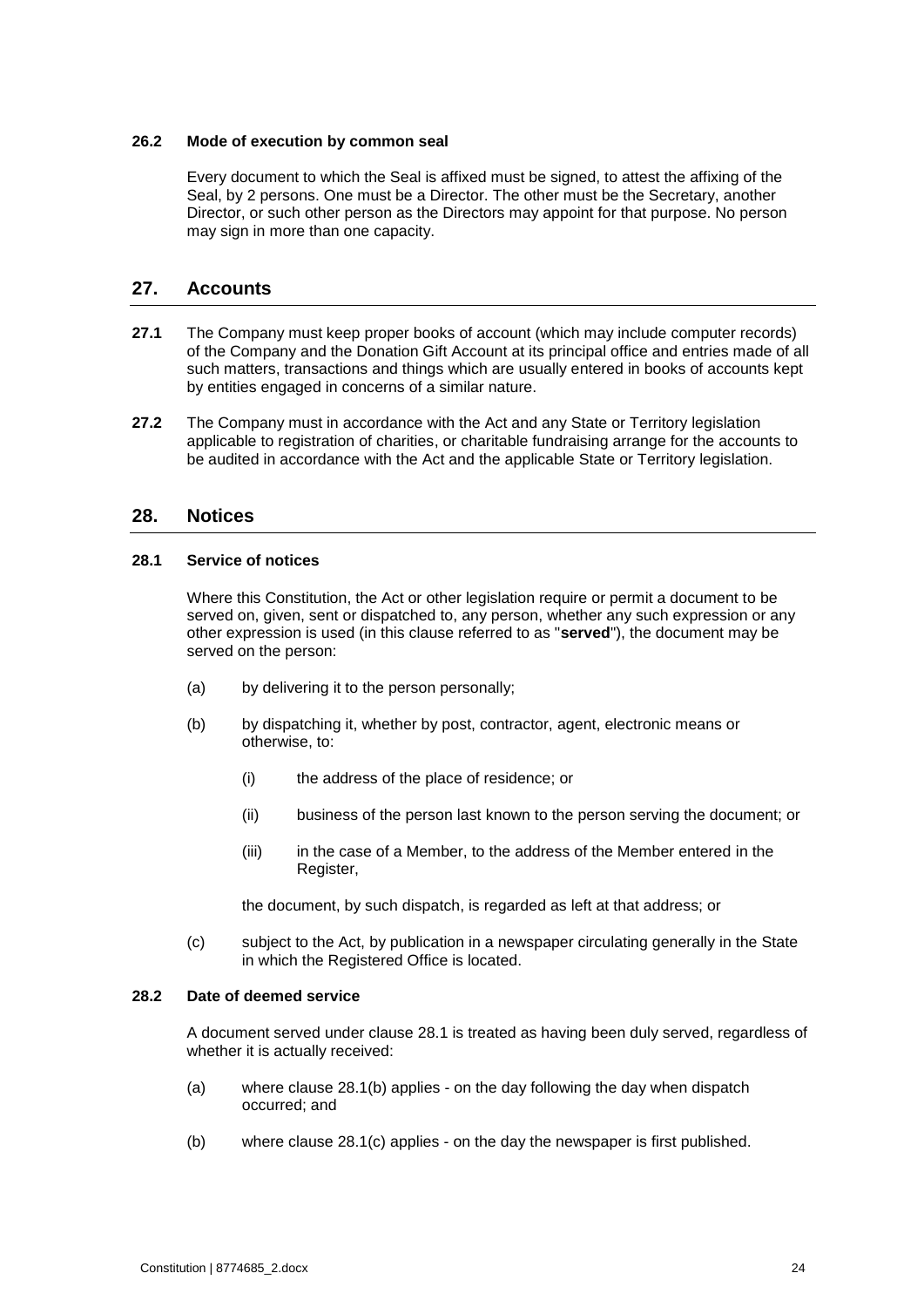#### **28.3 Counting of days**

Subject to the Act, where a specified number of days' notice or notice extending over any period is required to be given, both the day of service and the day upon which such notice will expire are included in such number of days or other period.

#### **28.4 Service on Company or its officers**

Every document required to be served upon the Company or upon any officer of the Company may be served by leaving it at the Registered Office.

#### **28.5 Signature**

The signature to any document to be given by the Company may be written, printed or stamped.

# <span id="page-28-0"></span>**29. Indemnity**

#### **29.1 Indemnity for officers**

To the extent that the Act allows it, each Officer of the Company and each Officer of a related body corporate of the Company, must be indemnified by the Company against any liability incurred by that person in that capacity.

#### **29.2 Insurance premiums**

The Company may at any time pay premiums in respect of a contract insuring a person (whether with others or not) who is an Officer of the Company against a liability incurred by the person as such an Officer, or as an officer of a related body corporate. The liability insured against may not include that which the Act prohibits. Any such premium in relation to a Director is in addition to, and not regarded as part of, the remuneration approved by Members under this Constitution.

# <span id="page-28-1"></span>**30. Definitions and interpretation**

#### **30.1 Definitions**

In the construction of this Constitution, unless the contrary intention appears:

**Act** means the Corporations Act 2001 as it applies to the Company for the time being;

**Annual Subscription** means the amount determined by the Board from time to time;

**Board** means the Board of Directors of the Company from time to time;

**Chairman** means the chairman of the Board appointed at clause [18](#page-20-0) from time to time;

**Company** means the Company established by this constitution.

**Constitution** means this constitution;

**Corporate Representative** means a natural person appointed by a Member which is a body corporate to be that body's representative at specified general meetings;

**Directors** means the Directors of the Company in office for the time being, or a quorum of the Directors present at a Board meeting;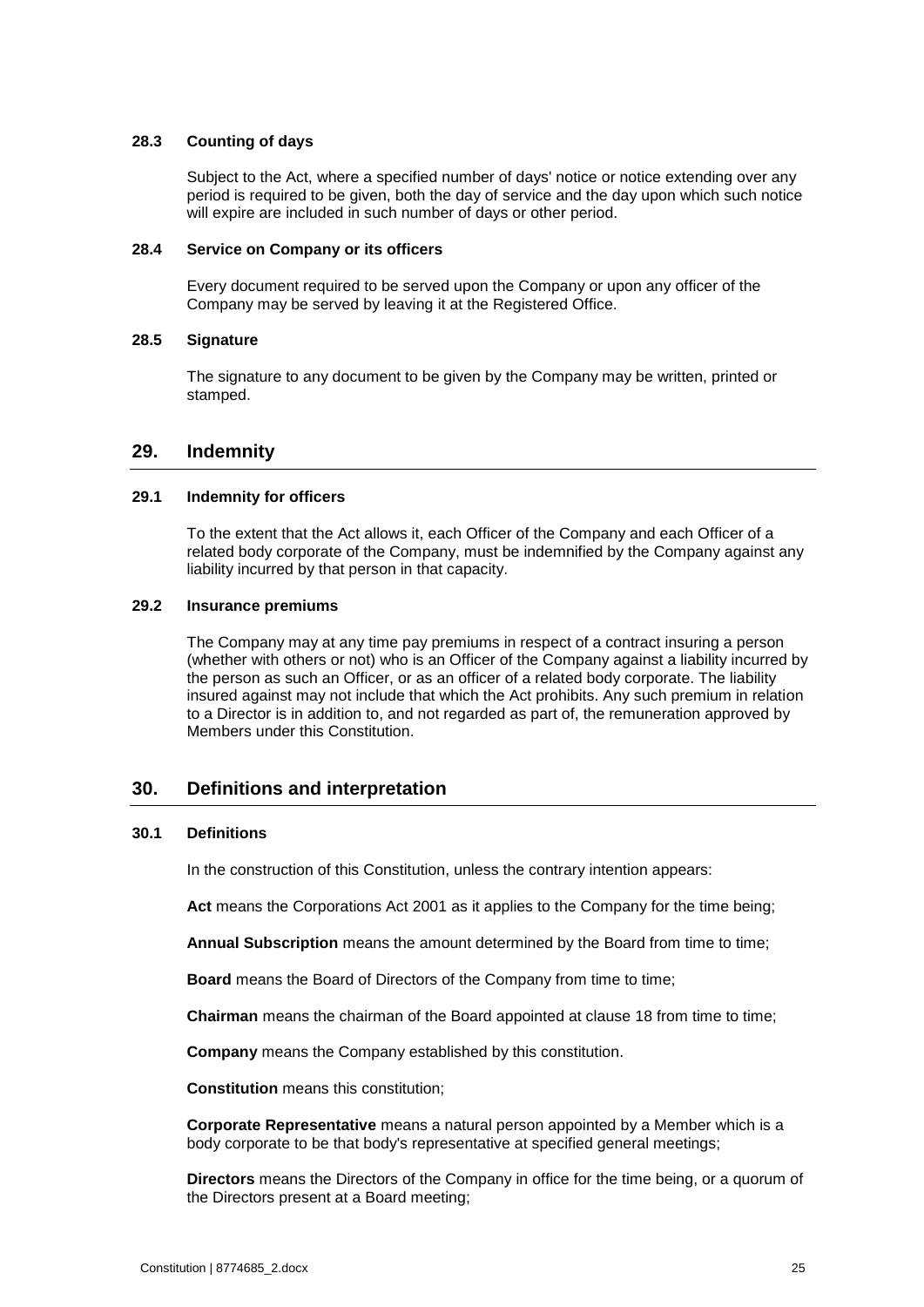**Donation Gift Account** means the account referred to in clause 27;

**Eligible Alternate Directors** means only those alternate Directors who an appointor has notified the Company in writing must receive, either generally or in particular circumstances, notification of the meetings of Directors and/or the Members;

**Entrance Fee** means the amount (if any) determined by the Board from time to time which is payable by a Member upon his election as such;

**General Meeting** means a meeting of Members duly called and constituted in accordance with this Constitution and any adjourned holding of it;

**ITAA** means the Income Tax Assessment Act 1997 (Cth) as amended from time to time;

**Managing Director** means the managing Director appointed pursuant to clause [19.1;](#page-20-3)

**Member** means any person entered in the Register as a member for the time being of the Company;

**Membership** means membership of the Company;

**Objects of the Company** means the objects set out in clause [2;](#page-4-1)

**Officer** is defined in section 82A of the Act;

**Ordinary Resolution** means a resolution of a general meeting where more than one half of the total votes cast on the resolution are in favour of the resolution;

**Patron** means a person appointed as patron pursuant to clause [23;](#page-26-0)

**Register** means the Register of members of the Company kept under the Act and includes any branch Register;

**Registered Office** means the Registered Office for the time being of the Company;

**Remuneration** includes, without limitation, salaries, wages, commissions, fees, rewards, allowances, bonuses, incentive schemes or profit sharing schemes;

**Seal** means the common seal of the Company and includes any official seal of the Company;

**Secretary** means any person appointed to perform the duties of secretary of the Company and includes an assistant secretary or any person appointed to act as the secretary or assistant secretary temporarily;

**Special Resolution** means a resolution of a general meeting where at least 75% of the votes cast on the resolution are in favour of the resolution and which is passed in accordance with sections 249H and 249L of the Act.

#### **30.2 Interpretation**

In the construction of this Constitution:

- (a) headings are disregarded;
- (b) words importing persons include partnerships, associations, corporations, companies unincorporated and incorporated whether by Act of Parliament or otherwise, as well as individuals;